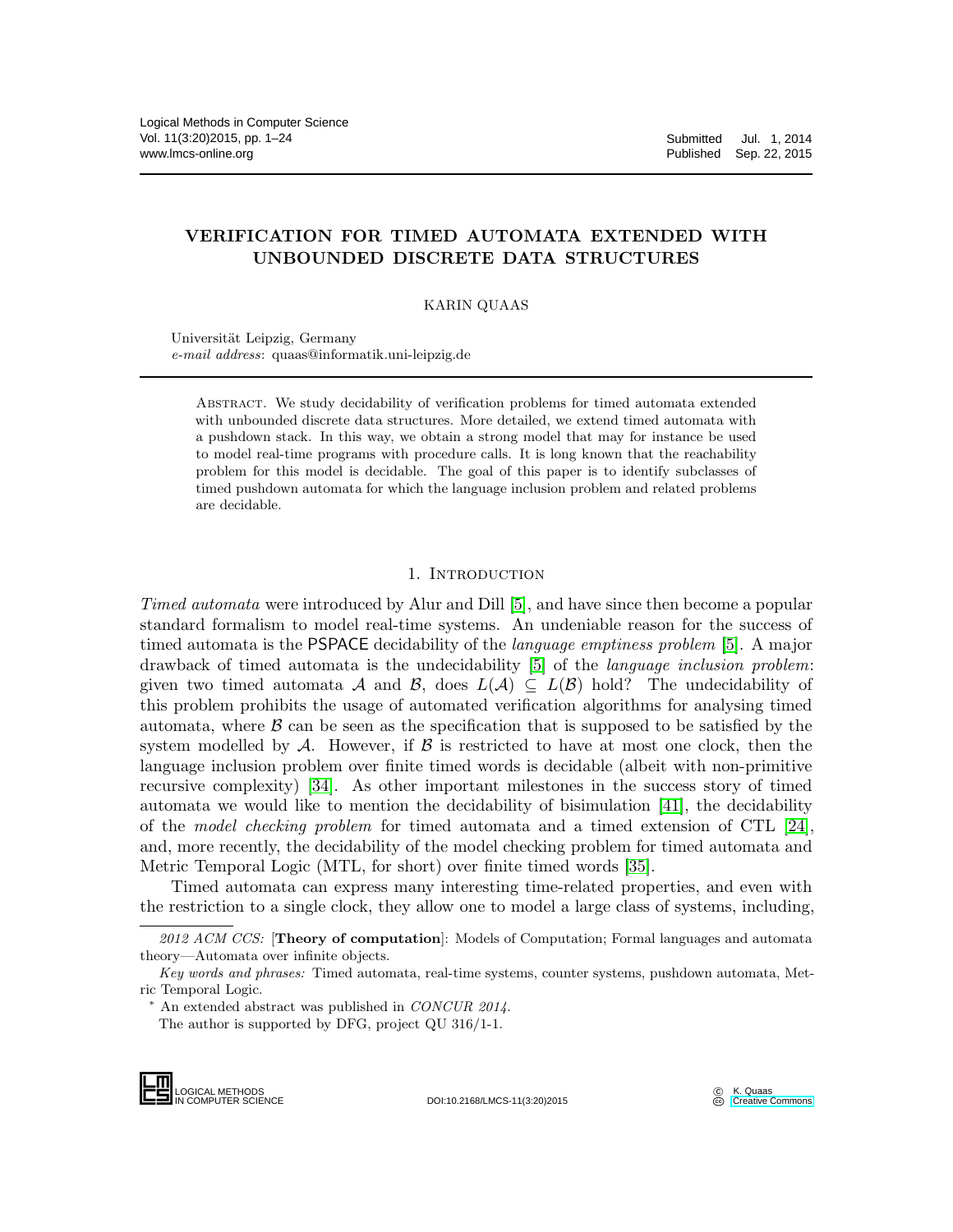for example, the internet protocol TCP [\[33\]](#page-22-3). If we want to reason about real-time programs with procedure calls, or about the number of events occurring in computations of real-time systems, we have to extend the model of timed automata with unbounded discrete data structures. In 1994, Bouajjani et al. [\[8\]](#page-21-1) extended timed automata with discrete counters and a pushdown stack, and proved that the satisfiability of reachability properties for several subclasses of this model is decidable. Nine years later, it was shown that the binary reachability relation for *timed pushdown systems* is decidable [\[16\]](#page-22-4). Decidability of the reachability problem was also proved for several classes of *timed counter systems* [\[9\]](#page-21-2), mainly by simple extensions of the classical region-graph construction [\[5\]](#page-21-0). The language inclusion problem, however, is to the best of our knowledge only considered in [\[20\]](#page-22-5) for the class of timed push-down systems. In [\[20\]](#page-22-5) it is stated that the language inclusion problem is decidable if  $\mathcal A$  is a timed pushdown automaton, and  $\beta$  is a one-clock timed automaton. The proof is based on an extension of the proof for the decidability of the language inclusion problem for the case that  $A$  is a timed automaton without pushdown stack [\[34\]](#page-22-0). Unfortunately, and as is well known, the proof in [\[20\]](#page-22-5) is not correct.

In this paper, we prove that different to what is claimed in [\[20\]](#page-22-5), the language inclusion problem for the case that  $\mathcal A$  is a pushdown timed automaton and  $\mathcal B$  is a one-clock timed automaton is undecidable. This is even the case if  $A$  is a deterministic instance of a very restricted subclass of timed pushdown automata called *timed visibly one-counter nets*. On the other hand, we prove that the language inclusion problem is decidable if  $\mathcal A$  is a timed automaton and  $\beta$  is a timed automaton extended with a finite set of counters that can be incremented and decremented, and which we call *timed counter nets*. As a special case, we obtain the decidability of the *universality problem* for timed counter nets: given a timed automaton B with input alphabet  $\Sigma$ , does  $L(\mathcal{B})$  accept the set of all timed words over  $\Sigma$ ? Finally, we give the precise decidability border for the universality problem by proving that the universality problem is undecidable for the class of *timed visibly one-counter automata*. We remark that all results apply to extensions of timed automata over *finite* timed words.

#### 2. Extensions of Timed Automata with Discrete Data Structure

We use  $\mathbb{Z}, \mathbb{N}$  and  $\mathbb{R}_{\geq 0}$  to denote the integers, the non-negative integers and the non-negative reals, respectively.

We use  $\Sigma$  to denote a finite alphabet. A *timed word* over  $\Sigma$  is a non-empty finite sequence  $(a_1, t_1) \dots (a_k, t_n) \in (\Sigma \times \mathbb{R}_{\geq 0})^+$  such that the sequence  $t_1, \dots, t_n$  of timestamps is non-decreasing. We say that a timed word is *strictly monotonic* if  $t_{i-1} < t_i$  for every  $i \in \{2,\ldots,n\}$ . We use  $T\Sigma^+$  to denote the set of finite timed words over  $\Sigma$ . A set  $L \subseteq T\Sigma^+$ is called a *timed language*.

Let X be a finite set of *clock variables* ranging over R≥0. We define *clock constraints*  $\phi$  over X to be conjunctions of formulas of the form  $x \sim c$ , where  $x \in \mathcal{X}, c \in \mathbb{N}$ , and  $\sim \in \{<,\leq,=,\geq,\geq\}$ . We may use true as abbreviation for  $x \leq c \vee x > c$ . We use  $\Phi(\mathcal{X})$ to denote the set of all clock constraints over  $\mathcal{X}$ . For the case that  $\mathcal{X}$  is the empty set, we set  $\Phi(\mathcal{X}) = \{\text{true}\}\$ . A *clock valuation* is a mapping from X to  $\mathbb{R}_{\geq 0}$ . A clock valuation  $\nu$ satisfies a clock constraint  $\phi$ , written  $\nu \models \phi$ , if  $\phi$  evaluates to true according to the values given by  $\nu$ . For  $\delta \in \mathbb{R}_{\geq 0}$  and  $\lambda \subseteq \mathcal{X}$ , we define  $\nu + \delta$  to be  $(\nu + \delta)(x) = \nu(x) + \delta$  for each  $x \in \mathcal{X}$ , and we define  $\nu[\lambda := 0]$  by  $(\nu[\lambda := 0])(x) = 0$  if  $x \in \lambda$ , and  $(\nu[\lambda := 0])(x) = \nu(x)$ otherwise.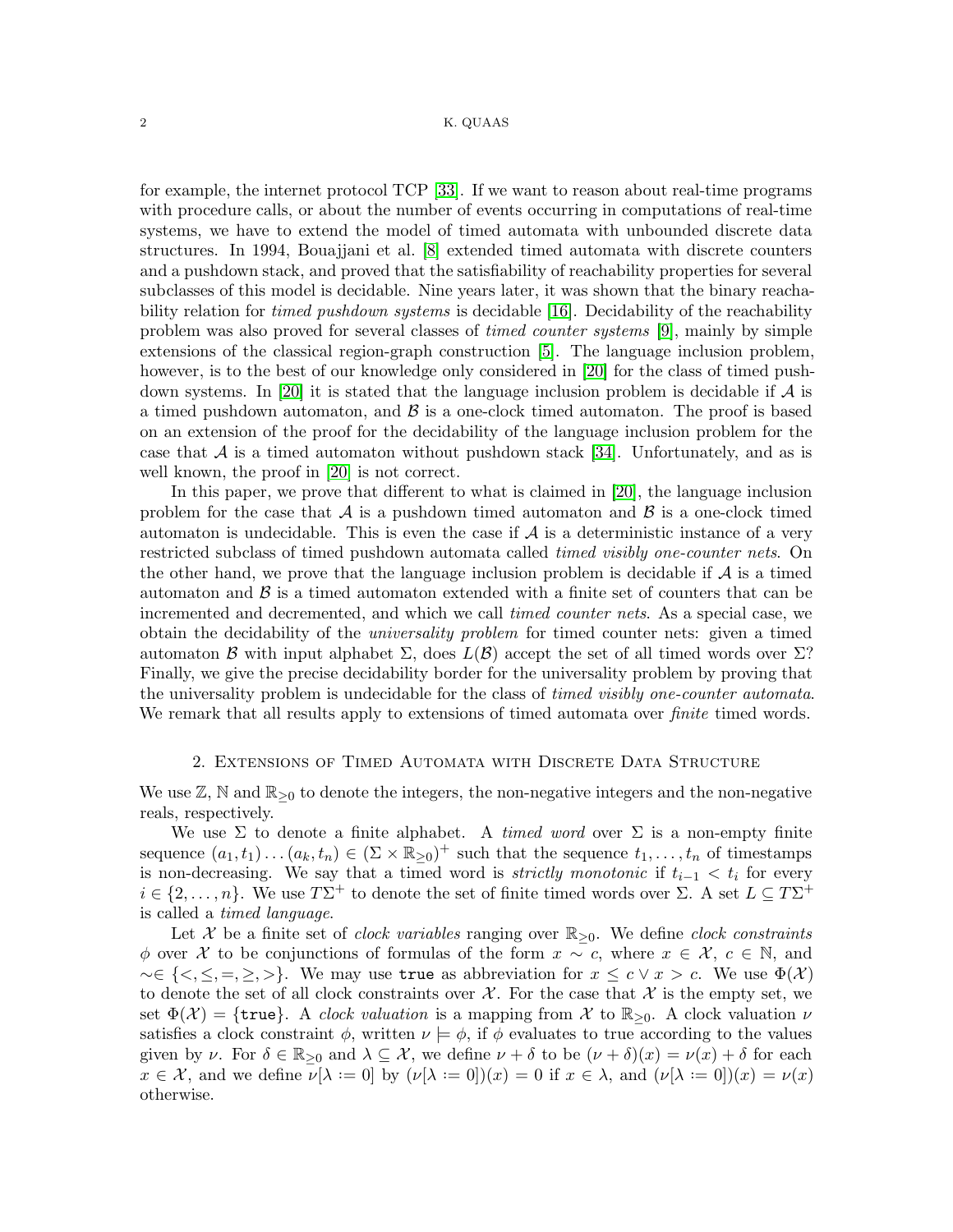Let  $\Gamma$  be a finite stack alphabet. We use  $\Gamma^*$  to denote the set of finite words over  $\Gamma$ , including the empty word denoted by  $\varepsilon$ . We define a finite set  $Op(\Gamma)$  of *stack operations* by  $\mathsf{Op}(\Gamma) := \{pop(a), push(a) \mid a \in \Gamma\} \cup \{noop, empty?\}.$ 

A *timed pushdown automaton* is a tuple  $A = (\Sigma, \Gamma, \mathcal{L}, \mathcal{L}_0, \mathcal{L}_f, \mathcal{X}, E)$ , where

- L is a finite set of *locations*,
- $\mathcal{L}_0 \subseteq \mathcal{L}$  is the set of initial locations,
- $\mathcal{L}_f \subseteq \mathcal{L}$  is the set of accepting locations,
- $E \subseteq \mathcal{L} \times \Sigma \times \Phi(\mathcal{X}) \times \mathsf{Op}(\Gamma) \times 2^{\mathcal{X}} \times \mathcal{L}$  is a finite set of edges.

A *state* of A is a triple  $(l, \nu, u)$ , where  $l \in \mathcal{L}$  is the current location, the clock valuation  $\nu$ represents the current values of the clocks, and  $u \in \Gamma^*$  represents the current stack content, where the top-most symbol of the stack is the left-most symbol in the word  $u$ , and the empty word  $\varepsilon$  represents the empty stack. We use  $\mathcal{G}^{\mathcal{A}}$  to denote the set of all states of  $\mathcal{A}$ . A timed pushdown automaton A induces a transition relation  $\Rightarrow_{\mathcal{A}}$  on  $\mathcal{G}^{\mathcal{A}} \times \mathbb{R}_{\geq 0} \times \Sigma \times \mathcal{G}^{\mathcal{A}}$  as follows:  $\langle (l, \nu, u), \delta, a, (l', \nu', u') \rangle \in \Rightarrow_{\mathcal{A}}$ , if, and only if, there exists some edge  $(l, a, \phi, \text{op}, \lambda, l') \in E$ such that  $(\nu + \delta) \models \phi$ ,  $\nu' = (\nu + \delta)[\lambda := 0]$ , and (i) if  $op = pop(\gamma)$  for some  $\gamma \in \Gamma$ , then  $u = \gamma \cdot u'$ ; (ii) if  $op = push(\gamma)$  for some  $\gamma \in \Gamma$ , then  $u' = \gamma \cdot u$ ; (iii) if  $op =$ empty?, then  $u = u' = \varepsilon$ ; (iv) if  $op = noop$ , then  $u' = u$ . A run of A is a finite sequence  $\prod_{1 \leq i \leq n} \langle (l_{i-1}, \nu_{i-1}, u_{i-1}), \delta_i, a_i, (l_i, \nu_i, u_i) \rangle$  such that  $\langle (l_{i-1}, \nu_{i-1}, u_{i-1}), \delta_i, a_i, (l_i, \nu_i, u_i) \rangle \in \Rightarrow_{\mathcal{A}}$ for every  $i \in \{1, \ldots, n\}$ . A run is called *successful* if  $l_0 \in \mathcal{L}_0$ ,  $\nu_0(x) = 0$  for every  $x \in \mathcal{X}$ ,  $u_0 =$  $\varepsilon$ , and  $l_n \in \mathcal{L}_f$ . With a run we associate the timed word  $(a_1, \delta_1)(a_2, \delta_1+\delta_2)\dots(a_n, \Sigma_{1\leq i\leq n}\delta_i)$ . The language accepted by the timed pushdown automaton  $A$ , denoted by  $L(A)$ , is defined to be the set of timed words  $w \in T\Sigma^+$  for which there exists a successful run of A that w is associated with.

Next we define some subclasses of timed pushdown automata; see Figure 1 for a graphical overview. We start with timed extensions of *one-counter automata* [\[18,](#page-22-6) [30\]](#page-22-7) and *onecounter nets* [\[26,](#page-22-8) [1\]](#page-21-3). A *timed one-counter automaton* is a timed pushdown automaton where the stack alphabet is a singleton. By writing *push* and *pop* we mean that we increment and decrement the counter, respectively, whereas empty? corresponds to a zero test. A *timed one-counter net* is a timed one-counter automaton without zero tests, *i.e.*, the empty? operation is not allowed. We remark that for both classes, the execution of an edge of the form  $(l, a, \phi, pop, \lambda, l')$  is *blocked* if the stack is empty.

Next, we consider the timed extension of an interesting subclass of pushdown automata called *visibly pushdown automata* [\[7\]](#page-21-4). A *timed visibly pushdown automaton* is a timed pushdown automaton for which the input alphabet  $\Sigma$  can be partitioned into three pairwise disjoint sets  $\Sigma = \Sigma_{int} \cup \Sigma_{rel}$   $\cup$   $\Sigma_{ret}$  of *internal, call,* and *return* input symbols, respectively, and such that for every edge  $(l, a, \phi, \text{op}, \lambda, l')$  the following conditions are satisfied:

- $a \in \Sigma_{\text{int}}$  if, and only if,  $op = noop$ ,
- $a \in \Sigma_{\text{call}}$ , if, and only if,  $op = push(b)$  for some  $b \in \Gamma$ ,
- $a \in \Sigma_{\text{ret}}$  if, and only if,  $op = empty$ ? or  $op = pop(b)$  for some  $b \in \Gamma$ .

A *timed visibly one-counter automaton* (timed visibly one-counter net, respectively) is a timed one-counter automaton (timed one-counter net, respectively) that is also a timed visibly pushdown automaton. We say that a timed visibly one-counter net with no clocks is *deterministic* if for all  $e = (l, a, \text{true}, \text{op}', \emptyset, l'), e' = (l, a, \text{true}, \text{op}'', \emptyset, l'') \in E$  with  $e \neq e'$ we have either  $op' = pop$  and  $op'' = empty$ ?, or  $op' = empty$ ? and  $op'' = pop$ .

Finally, we define the class of *timed counter nets*, which generalizes timed one-counter nets, but is not a subclass of timed pushdown automata. A timed counter net of dimension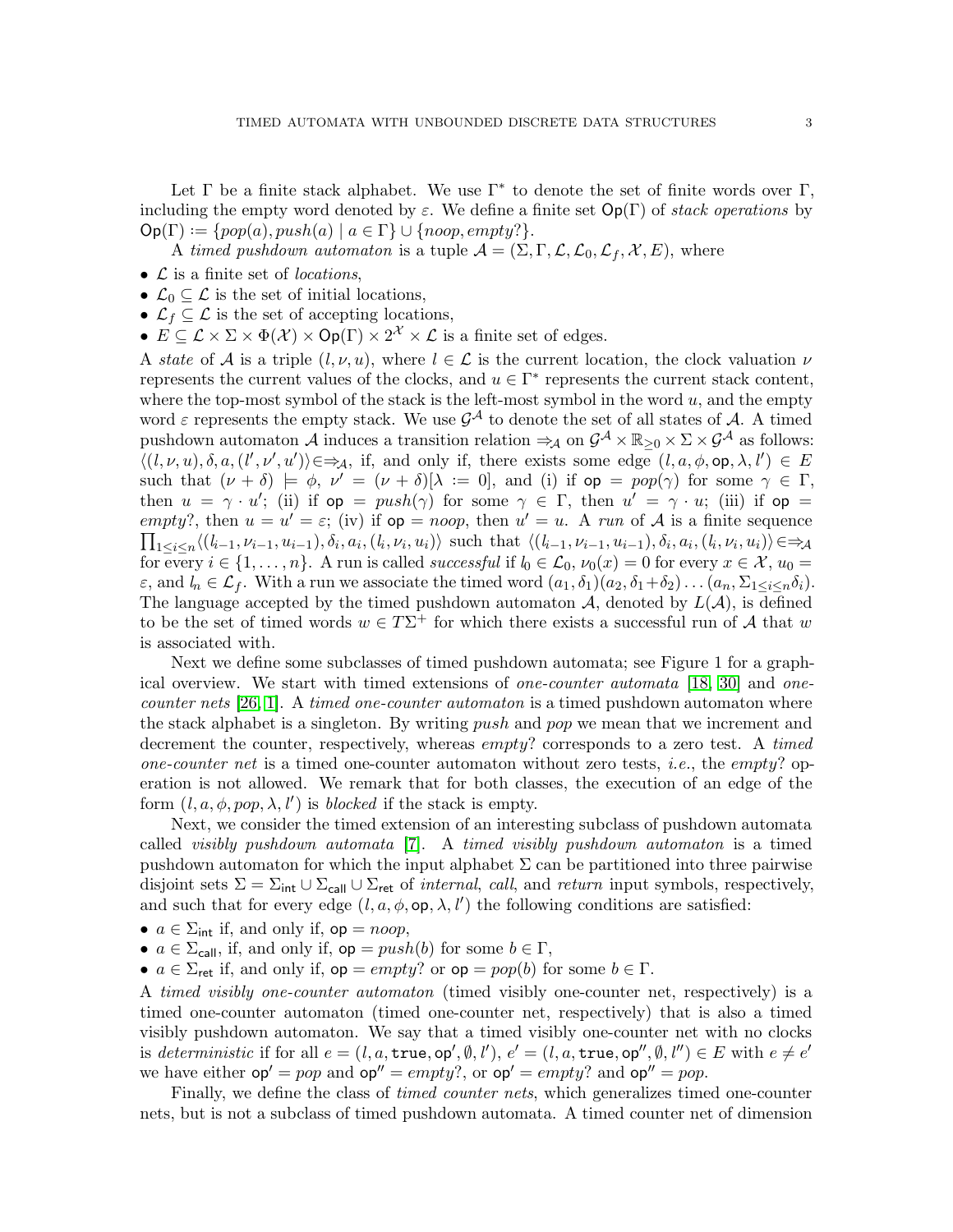

<span id="page-3-0"></span> $A \rightarrow B$  means that A is a subclass of B. The classes surrounded by the red Figure 1: Extensions of one-clock timed automata with discrete data structures. Here, frame are visibly pushdown automata, in which the input determines the stack operations. The yellow framed classes only allow one counter, and the green framed classes do not allow zero tests. The language emptiness problem is decidable for all classes, but only the green framed classes have a decidable universality problem. The corresponding results for classes in boxes with bold line are new and presented in this paper.

n is a tuple  $A = (\Sigma, n, \mathcal{L}, \mathcal{L}_0, \mathcal{L}_f, \mathcal{X}, E)$ , where  $\mathcal{L}, \mathcal{L}_0, \mathcal{L}_f$  are the sets of locations, initial locations and accepting locations, respectively, and  $E \subseteq \mathcal{L} \times \Sigma \times \Phi(\mathcal{X}) \times \{0, 1, -1\}^n \times 2^{\mathcal{X}} \times \mathcal{L}$ is a finite set of edges. A state of a timed counter net is a triple  $(l, \nu, \vec{v})$ , where  $l \in \mathcal{L}$ ,  $\nu$  is a clock valuation, and  $\vec{v} \in \mathbb{N}^n$  is a vector representing the current values of the counters. We define  $\langle (l, \nu, \vec{v}), \delta, a, (l', \nu', \vec{v'}) \rangle \in \Rightarrow_{\mathcal{A}}$  if, and only if, there exists some edge  $(l, a, \phi, \vec{c}, \lambda, l') \in E$ such that  $(\nu + \delta) \models \phi, \nu' = (\nu + \delta)[\lambda := 0]$ , and  $\vec{\nu'} = \vec{\nu} + \vec{c}$ , where vector addition is defined pointwise. Note that, similar to pop operations on an empty stack, transitions which result in the negative value of one of the counters are *blocked*. The notions of *runs*, *successful runs*, *associated timed words* and *the language accepted by* A, are defined analogously to the corresponding definitions for timed pushdown automata.

## 3. Main Results

In this section, we present the main results of the paper. We are interested in the language inclusion problem  $L(\mathcal{A}) \subseteq L(\mathcal{B})$ , where  $\mathcal A$  and  $\mathcal B$  are extensions of timed automata with discrete data structures. Recall that according to standard notation in the field of verification, in this problem formulation  $\beta$  is seen as the *specification*, and  $\mathcal A$  is the system that should satisfy this specification, *i.e.*,  $A$  should be a *model* of  $B$ . As a special case of this problem, we consider the universality problem, *i.e.*, the question whether  $L(\mathcal{B}) = T\Sigma^+$  for a given automaton  $\beta$ . In general, the two problems are undecidable for timed pushdown automata. This follows on the one hand from the undecidability of the universality problem for timed automata [\[5\]](#page-21-0), and on the other hand from the undecidability of the universality problem for pushdown automata. In fact, it is long known that the universality problem is undecidable already for non-deterministic one-counter automata [\[23,](#page-22-9) [28\]](#page-22-10).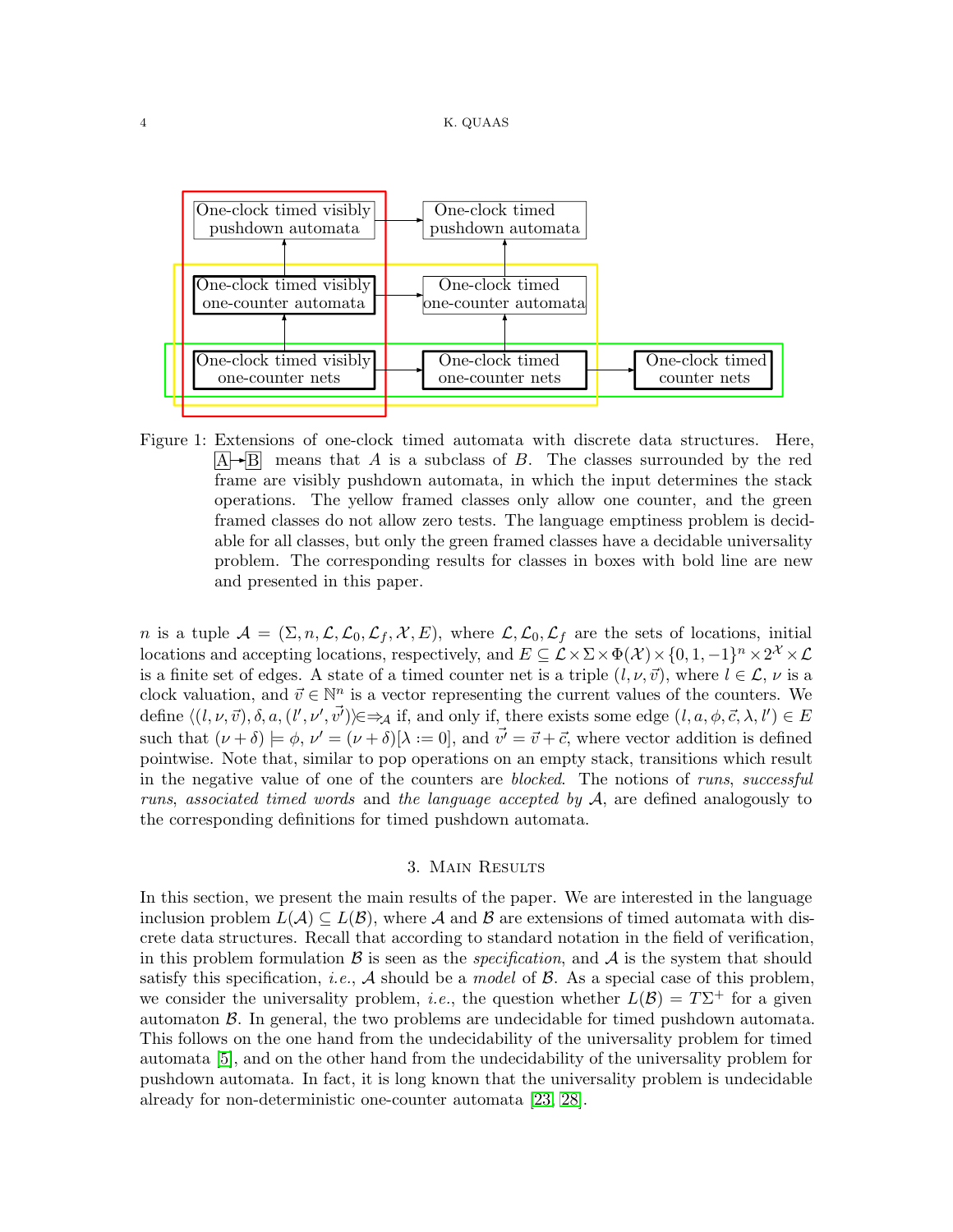However, there are interesting decidability results for subclasses of timed pushdown automata: The language inclusion problem is decidable if  $A$  is a timed automaton, and  $\beta$  is a timed automaton with at most one clock [\[34\]](#page-22-0). As a special case, the universality problem for timed automata is decidable if only one clock is used. The language inclusion problem is also decidable if A is a one-counter net and  $\beta$  is a finite automaton, and if A is a finite automaton and  $\beta$  is a one-counter net [\[29\]](#page-22-11). The universality problem for non-deterministic one-counter nets has recently been proved to have non-primitive recursive complexity [\[27\]](#page-22-12). Further we know that the universality and language inclusion problems are decidable if  $\mathcal A$ and  $\beta$  are visibly pushdown automata [\[7\]](#page-21-4).

Hence it is interesting to consider the two problems for the corresponding subclasses of timed pushdown automata. It turns out that the decidability status changes depending on whether the *model* uses a stack (or, more detailed: a counter) or not. As a first main result we present:

<span id="page-4-0"></span>Theorem 3.1. *The language inclusion problem is undecidable if* A *is a timed visibly onecounter net and* B *is a timed automaton, even if* A *is deterministic and has no clocks, and* B *uses at most one clock.*

We remark that this result corrects Theorem 2 in [\[20\]](#page-22-5), in which it is claimed that the language inclusion problem for the case that A is a timed pushdown automaton and  $\beta$  is a one-clock timed automaton is decidable. The incorrectness of the proof of Theorem 2 in [\[20\]](#page-22-5), respectively that of Theorem 1, which the proof for Theorem 2 builds upon, was already asserted in [\[15\]](#page-22-13). Since then the problem of whether language inclusion is decidable or not has been open.

In contrast to Theorem [3.1,](#page-4-0) we have decidability for the following classes:

<span id="page-4-1"></span>Theorem 3.2. *The language inclusion problem is decidable with non-primitive recursive complexity if* A *is a timed automaton and* B *is a one-clock timed counter net.*

As a special case of this result (and with the lower bound implied by the corresponding result for one-clock timed automata [\[2\]](#page-21-5)), we obtain:

<span id="page-4-2"></span>Corollary 3.3. *The universality problem for one-clock timed counter nets is decidable with non-primitive recursive complexity.*

The next two sections are devoted to the proofs of Theorems [3.1](#page-4-0) and [3.2.](#page-4-1) We will also give some interesting consequences of these results and their proofs. Amongst others, we prove the undecidability of the model checking problem for timed visibly one-counter nets and MTL over finite timed words, *cf.* the decidability of the same problem for timed automata [\[35\]](#page-22-2). After this, in Sect. 5, we will prove the following theorem:

<span id="page-4-3"></span>Theorem 3.4. *The universality problem for one-clock timed visibly one-counter automata is undecidable.*

This is in contrast to the decidability of the universality problem for the two underlying models of one-clock timed automata [\[34\]](#page-22-0) and visibly one-counter automata, which form a subclass of visibly pushdown automata [\[7\]](#page-21-4). We also want to point out that this result is stronger than a previous result on the undecidability of the universality problem for oneclock timed visibly pushdown automata (Theorem 3 in [\[20\]](#page-22-5)), and our proof closes a gap in the proof of Theorem 3 in [\[20\]](#page-22-5). Further, we can infer from Corollary [3.3](#page-4-2) and Theorem [3.4](#page-4-3) the exact decidability border for the universality problem of timed pushdown automata, which lies between timed visibly one-counter nets and timed visibly one-counter automata.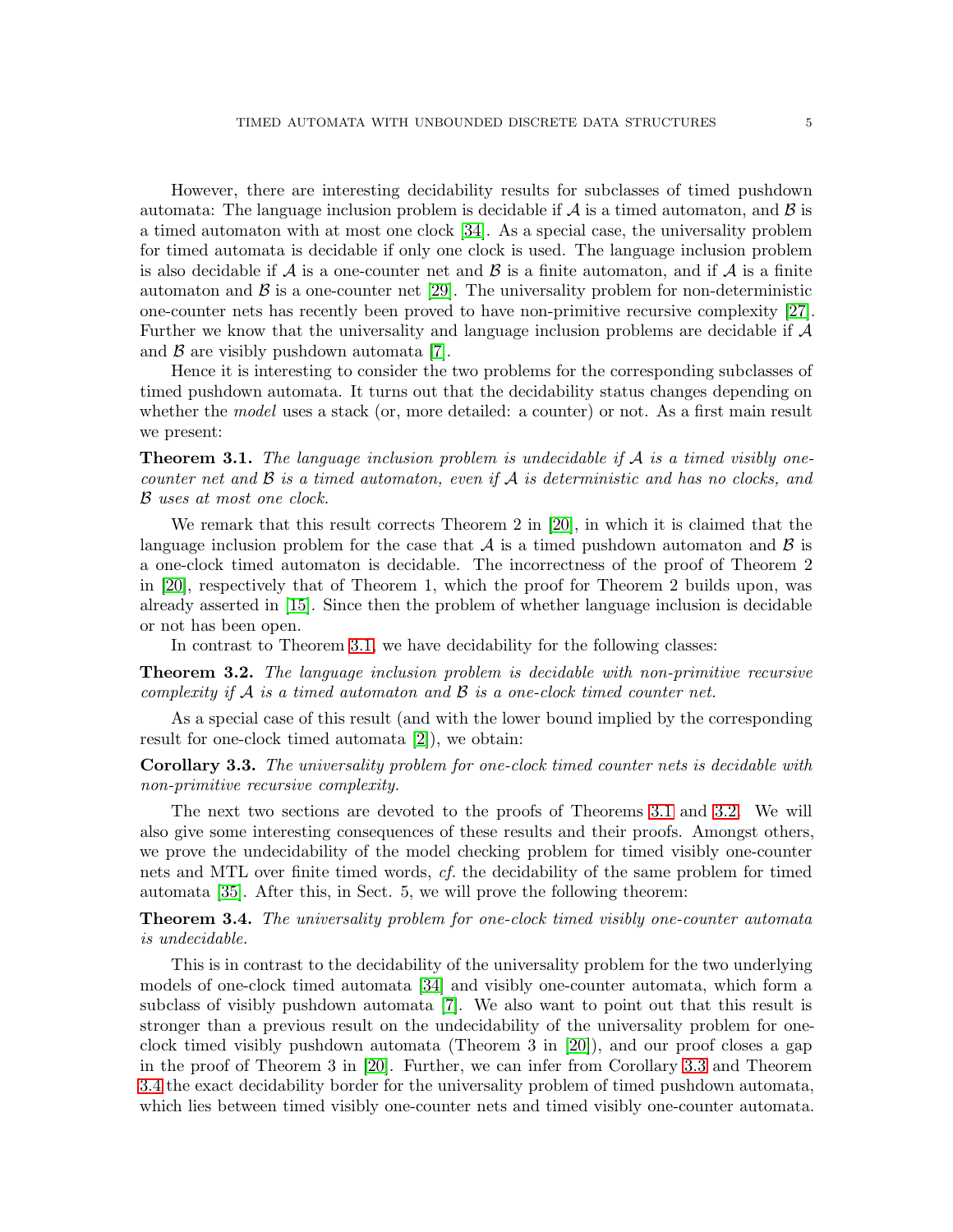#### 6 K. QUAAS

### 4. Undecidability Results

In this section, we prove Theorem [3.1.](#page-4-0) The proof is a reduction of an undecidable problem for *channel machines*.

4.1. **Channel Machines.** Let A be a finite alphabet. We define the order  $\leq$  over the set of finite words over A by  $a_1a_2...a_m \leq b_1b_2...b_n$  if there exists a strictly increasing function  $f: \{1, ..., m\} \to \{1, ..., n\}$  such that  $a_i = b_{f(i)}$  for every  $i \in \{1, ..., m\}$ .

A *channel machine* consists of a finite-state automaton acting on an unbounded fifo channel. Formally, a channel machine is a tuple  $\mathcal{C} = (S, s_I, M, \Delta)$ , where

- S is a finite set of *control states*,
- $s_I \in S$  is the initial control state,
- M is a finite set of *messages*,
- $\Delta \subseteq S \times L \times S$  is the transition relation over the label set  $L = \{m, ?m \mid m \in M\} \cup$  ${empty?}.$

Here,  $\ell m$  corresponds to a *send* operation, ?m corresponds to a read operation, and empty? is a test which returns true if and only if the channel is empty. Without loss of generality, we assume that  $s_I$  does not have any incoming transitions, *i.e.*,  $(s, l, s') \in \Delta$  implies  $s' \neq s_I$ . Further, we assume that  $(s_I, l, s') \in \Delta$  implies  $l = empty$ ?. A *configuration* of C is a pair  $(s, x)$ , where  $s \in S$  is the control state and  $x \in M^*$  represents the contents of the channel. We use  $\mathcal{H}^{\mathcal{C}}$  to denote the set of all configurations of  $\mathcal{C}$ . The rules in  $\Delta$  induce a transition relation  $\rightarrow_C$  on  $\mathcal{H}^C \times L \times \mathcal{H}^C$  as follows:

- $\langle (s, x), !m, (s', x') \rangle \in \rightarrow_{\mathcal{C}}$  if, and only if, there exists some transition  $(s, !m, s') \in \Delta$  and  $x' = x \cdot m$ , *i.e.*, *m* is added to the tail of the channel.
- $\langle (s, x), ?m, (s', x') \rangle \in \rightarrow_{\mathcal{C}}$  if, and only if, there exists some transition  $(s, ?m, s') \in \Delta$  and  $x = m \cdot x'$ , *i.e.*, *m* is removed from the head of the channel.
- $\langle (s, x), empty?, (s', x') \rangle \in \rightarrow_{\mathcal{C}}$  if, and only if, there exists some transition  $(s, empty?, s') \in \Delta$ and  $x = \varepsilon$ , *i.e.*, the channel is empty, and  $x' = x$ .

We may write  $(s, x) \stackrel{l}{\rightarrow} c (s', x')$  whenever  $\langle (s, x), l, (s', x') \rangle \in \rightarrow_c$ . Next, we define a second transition relation  $\leadsto_{\mathcal{C}}$  on  $\mathcal{H}^{\mathcal{C}} \times L \times \mathcal{H}^{\mathcal{C}}$ . The relation  $\leadsto_{\mathcal{C}}$  is a superset of  $\to_{\mathcal{C}}$ . It contains some additional transitions which result from *insertion errors*. We define  $\langle (s, x_1), l, (s', x'_1) \rangle \in \leadsto_{\mathcal{C}}$ , if, and only if, there exist  $x, x' \in M^*$  such that  $x_1 \leq x$ ,  $\langle (s, x), l, (s', x') \rangle \in \rightarrow_c$ , and  $x' \leq x'_1$ . We may also write  $(s, x) \stackrel{l}{\leadsto}{}_{\mathcal{C}}(s', x')$  whenever  $\langle (s, x), l, (s', x') \rangle \in \leadsto_{\mathcal{C}}$ . A *computation* of  $\mathcal{C}$  is a finite sequence  $\prod_{1 \leq i \leq k} \langle (s_{i-1}, x_{i-1}), l_i, (s_i, x_i) \rangle$  such that  $\langle (s_{i-1}, x_{i-1}), l_i, (s_i, x_i) \rangle \in \leadsto_{\mathcal{C}}$  for every  $i \in \{1, \ldots, k\}$ . We say that a computation is *error-free* if for all  $i \in \{1, \ldots, k\}$  we have  $\langle (s_{i-1}, x_{i-1}), l_i, (s_i, x_i) \rangle \in \rightarrow_c$ . Otherwise, we say that the computation is *faulty*.

The proof of Theorem [3.1](#page-4-0) is a reduction from the following undecidable [\[13\]](#page-22-14) control state reachability problem: given a channel machine C with control states S and  $s_F \in S$ , does there exist an error-free computation of C from  $(s_I, \varepsilon)$  to  $(s_F, x)$  for some  $x \in M^*$ ?

We remark that the analogous problem for faulty computations is decidable with nonprimitive recursive complexity [\[2\]](#page-21-5): both the lower and upper bound can be proved using corresponding results for *lossy channel machines* [\[3,](#page-21-6) [40\]](#page-23-1).

<span id="page-5-0"></span>**Example 4.1.** *Define a channel machine*  $C = (S, M, s_I, \Delta)$  *by*  $S = \{s_I, s, s', s_F\}$ *,*  $M =$  ${m_1, m_2, m_3}, \text{ and } \Delta = \{(s_1, empty?, s), (s, !m_1, s), (s, !m_2, s'), (s', ?m_1, s'), (s', ?m_3, s_F)\}.$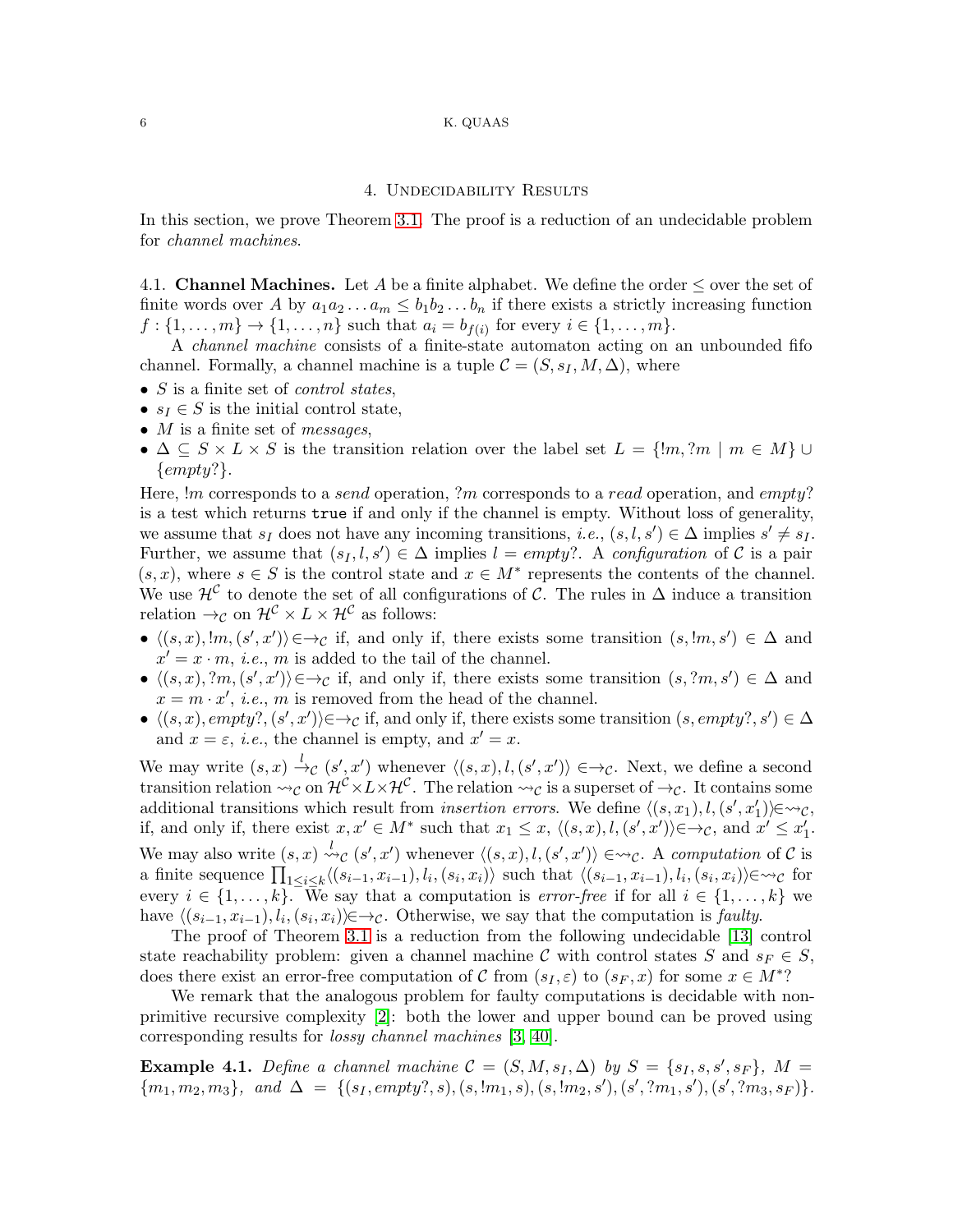*The computation*

 $\gamma = (s_I, \varepsilon) \stackrel{empty?}{\longrightarrow} \mathcal{C} (s, \varepsilon) \stackrel{!m_1} {\longrightarrow} \mathcal{C} (s, m_1) \stackrel{!m_2} {\longrightarrow} \mathcal{C} (s', m_1 m_2) \stackrel{?m_1} {\leadsto} \mathcal{C} (s', m_3 m_2) \stackrel{?m_3} {\longrightarrow} \mathcal{C} (s_F, m_2)$ 

*is faulty due to the last but one transition, where the symbol m<sub>3</sub> is an insertion error. It is easy to see that there exists no error-free computation from*  $(s_I, \varepsilon)$  *to*  $(s_F, x)$  *for some x.* 

The idea of our reduction is as follows: Given a channel machine  $\mathcal{C}$ , we define a timed language  $L(\mathcal{C})$  consisting of all timed words that encode potentially faulty computations of C that start in  $(s_I, \varepsilon)$  and end in  $(s_F, x)$  for some  $x \in M^*$ . Then we define a timed visibly one-counter net A such that  $L(\mathcal{A}) \cap L(\mathcal{C})$  contains exactly *error-free* encodings of such computations. In other words, we use  $A$  to exclude the encodings of faulty computations from  $L(\mathcal{C})$ , obtaining undecidability of the non-emptiness problem for  $L(\mathcal{A}) \cap L(\mathcal{C})$ . Finally, we define a one-clock timed automaton  $\mathcal{B}$  that accepts the complement of  $L(\mathcal{C})$ ; hence the problem of deciding whether  $L(\mathcal{A}) \nsubseteq L(\mathcal{B})$  is undecidable.

4.2. Encoding Faulty Computations. For the remainder of Section 4, consider a channel machine  $C = (S, s_I, M, \Delta)$  and let  $s_F \in S$ . Define  $\Sigma_{\text{int}} := (S \setminus \{s_I\}) \cup M \cup L \cup \{\#\},$  $\Sigma_{\text{call}} := \{s_I, +\},\$  and  $\Sigma_{\text{ret}} := \{-, \star\},\$  where  $+,-, \#$  and  $\star$  are fresh symbols that do not occur in  $S \cup M \cup L$ . The symbols  $+, -, \#$  are called *wildcard symbols*. We define a timed language  $L(\mathcal{C})$  over  $\Sigma = \Sigma_{int} \cup \Sigma_{cell} \cup \Sigma_{ret}$  that consists of all timed words that encode computations of C from  $(s_I, \varepsilon)$  to  $(s_F, x)$  for some  $x \in M^*$ . The definition of  $L(\mathcal{C})$  follows the ideas presented in [\[35\]](#page-22-2), in which (a dual variant of) the control state reachability problem for channel machines is reduced to the satisfiability problem for MTL over timed words.

In general, the idea is to encode a configuration of C of the form  $(s, x)$  by a timed word of duration one. This timed word starts with the symbol  $s$  at some time  $t$ . If the content of the channel x is of the form  $m_1m_2...m_i$ , then s is followed by the symbols  $m_1, m_2, \ldots, m_j$  in this order. The timestamps of these symbols must be strictly monotonic and in the interval  $(t, t+1)$ . Due to the denseness of the time domain, one can indeed store the channel content in one time unit without any upper bound on j.

**Example 4.2.** *The initial configuration*  $(s, \varepsilon)$  *is encoded by a single-letter timed word,*  $for$  instance by  $(s, 1.0)$ . The configuration  $(s', m_1 m_2)$  may be encoded by the timed word  $(s', 7.0)(m_1, 7.2)(m_2, 7.8)$ *. The choice of the timestamps is arbitrary as long as the timestamps of the message symbols are in the unit interval determined by the timestamp of the preceding control state.*

To encode a computation of a channel machine, we concatenate the encodings of each of the participating configurations in the following way. Encodings of consecutive configuration have a time distance of exactly two time units. One time unit before the encoding of the next configuration we store the label of the transition. Further, each message symbol in the encoding of the current configuration has a matching copy in the encoding of the next configuration, after exactly two time units, and in accordance with the following rules: If the next transition is sending a new message symbol  $m$  to the tail of the channel, we add m to the tail of the encoding of the next configuration. If the next transition is reading m from the head of the channel, we test whether the first symbol after the control state in the encoding of the current configuration equals  $m$ , and if so, we remove it from the encoding of the next configuration.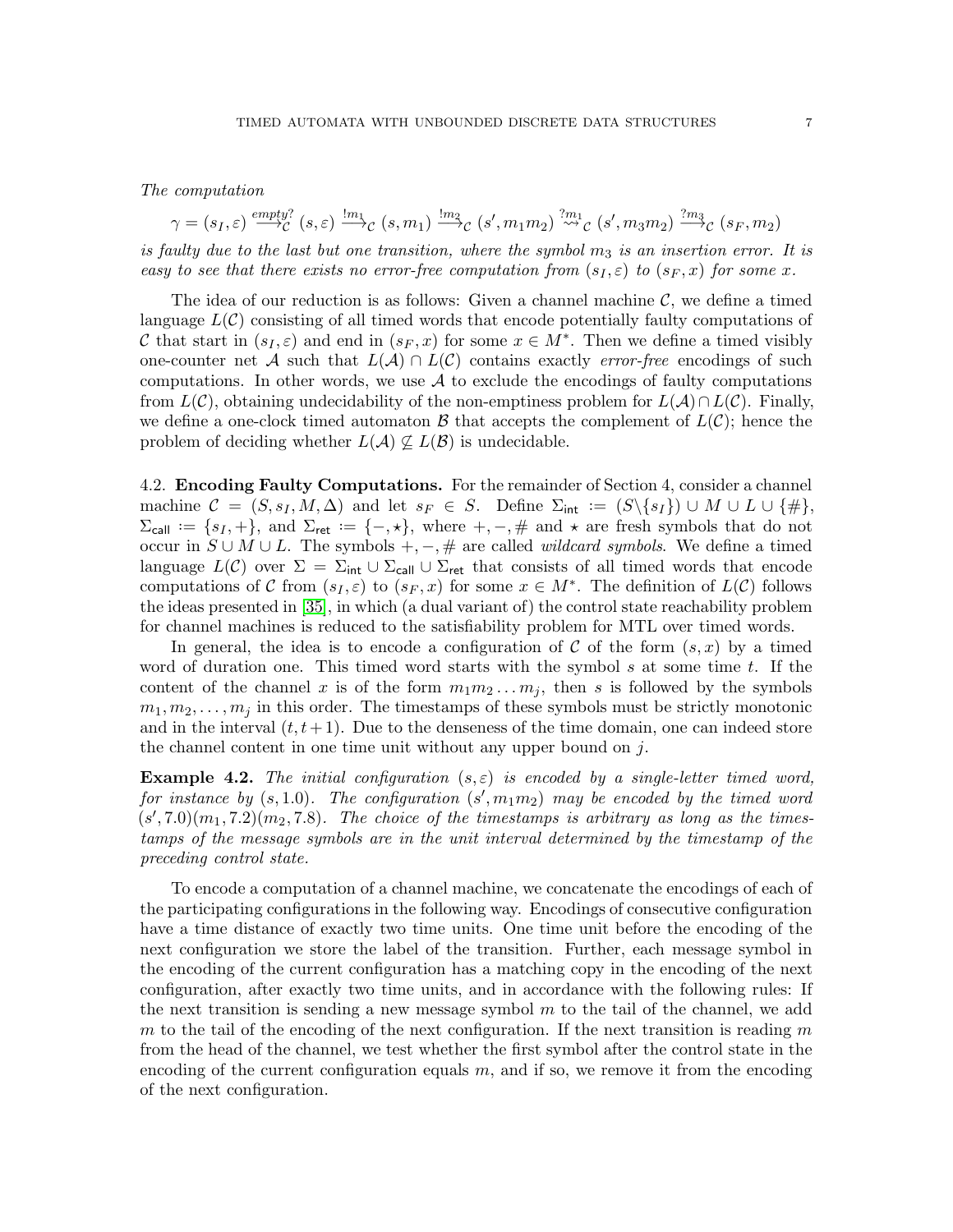#### 8 K. QUAAS

**Example 4.3.** The transition  $(s', m_1m_2) \stackrel{?m_1}{\longrightarrow} c(s', m_2)$  may be encoded by  $(s', 7.0)(m_1, 7.2)(m_2, 7.8)(?m_1, 8.0)(s', 9.0)(m_2, 9.8).$ 

*The symbol*  $m_2$  *at time* 7.8 *has a matching copy exactly two time units later; the symbol*  $m_1$ *at* 7.2 *does not, because it is removed from the channel by the transition.*

This idea of encoding computations of channel machines was used for proving lower complexity bounds for the satisfiability problem of MTL [\[35\]](#page-22-2) and the universality problem for one-clock timed automata [\[2\]](#page-21-5). These problems, however, are decidable [\[35,](#page-22-2) [2\]](#page-21-5), whereas here we want to use the encoding to show undecidability of a problem. The crucial point is that the encoding explained above does not exclude timed words that are encoding *faulty* computations of a channel machine: for excluding encodings of faulty computations, we need to require that every message symbol has not only a matching copy *after* two time units, but also a matching copy two time units *before*. In other words, it should not be possible that message symbols appear "all of a sudden", *i.e.*, without a corresponding error-free transition.

**Example 4.4.** The faulty transition  $(s', m_1m_2) \stackrel{?m_1}{\leadsto} c(s', m_3m_2)$  may be encoded by  $(s', 7.0)(m_1, 7.2)(m_2, 7.8)(?m_1, 8.0)(s', 9.0)(m_3, 9.1)(m_2, 9.8).$ 

As in the previous example, the symbol  $m_2$  at time 7.8 has a matching copy exactly two *time units later; the symbol m<sub>1</sub> at 7.2 does not, because it is removed from the channel by the encoded transition. However, the symbol* m<sup>3</sup> *at time* 9.1 *appears all of a sudden, i.e., without any matching copy two time units before. This corresponds to an insertion error in the computation, see Example [4.1.](#page-5-0)*

The above described *backward-looking conditions*, however, cannot be expressed by nei-ther MTL formulas, nor by one-clock timed automata.<sup>[1](#page-7-0)</sup> Due to this failure, it is only the control state reachability problem *for faulty computations* that can be reduced to the satisfiability problem for MTL respectively the universality problem for one-clock timed automata. As mentioned before, the control state reachability problem for faulty computations is *decidable* [\[2\]](#page-21-5).

For our undecidability proof to work, we have to exclude encodings of faulty computations. In other words, we have to exclude timed words in which message symbols occur without any matching copy two time units before. This will be carried out by the counter of the visibly timed one-counter net  $\mathcal{A}$ . For this to work, we have to change the encoding in some details, as explained in the following.

Assume we want to encode a given error-free computation of  $\mathcal{C}$ . Let n be the maximum length of the channel content during this computation. Let us assume for a moment that  $\mathcal C$ does not start its computation with the empty channel, but the channel contains the word  $#^n$ , *i.e.*, *n* occurrences of the wildcard symbol  $#$ . The semantics of C is changed in the following way: If a message m is sent, then, instead of adding m to the tail of the channel, the first  $\#$  occurring in the channel is *replaced* by m. If a message m is read, then, it is tested whether the first symbol in the channel is  $m$ . If this the case, it is removed from the channel and additionally a new wildcard symbol  $\#$  is added to the tail of the channel. A

<span id="page-7-0"></span><sup>1</sup>Backward-looking conditions (or, to be more exact with respect to the reduction: the violation of such backward-looking conditions), can be expressed by MTL with past operators, and by timed automata with two clocks, leading to the undecidability of the corresponding satisfiability and universality problem, respectively [\[5\]](#page-21-0).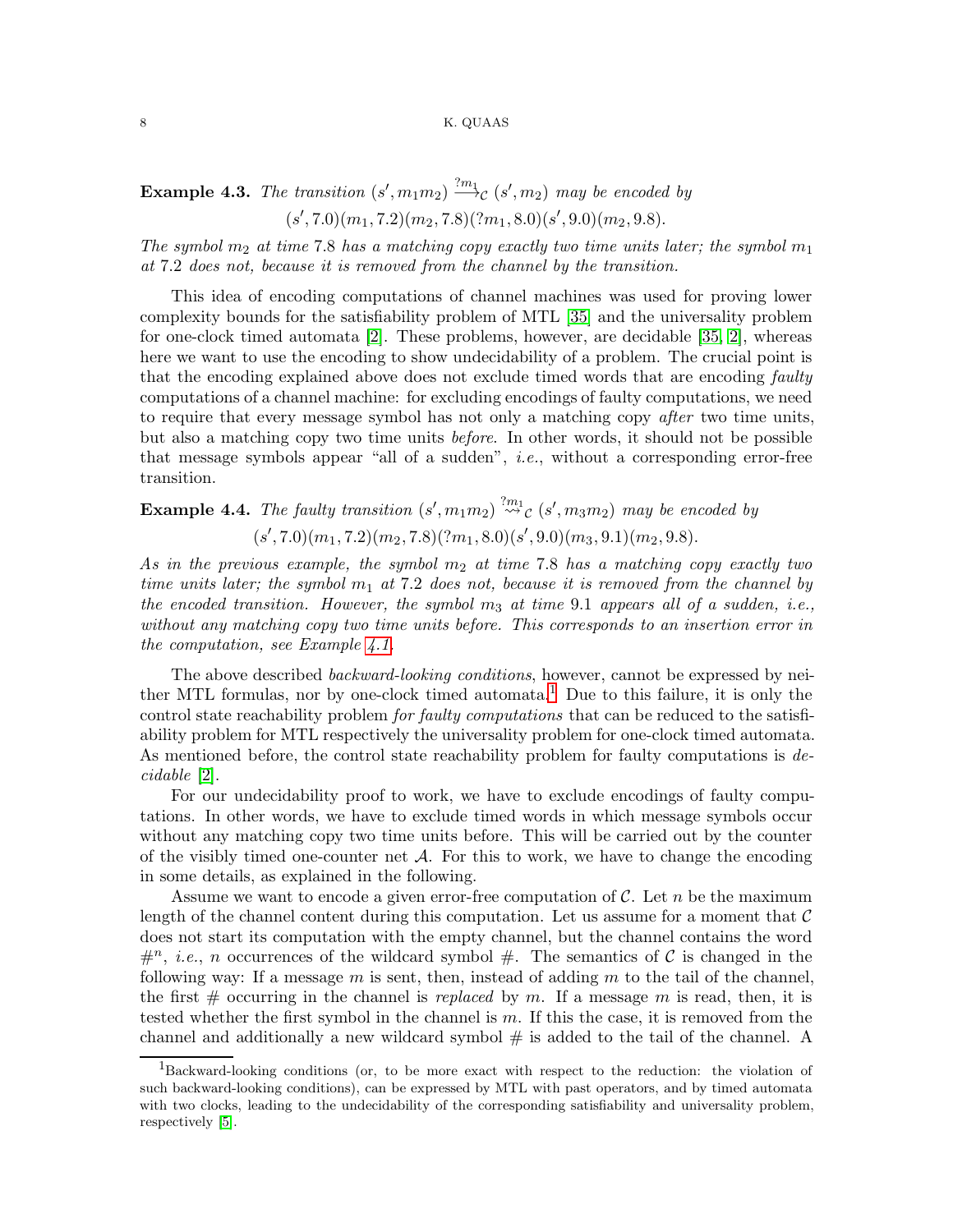test for emptiness of the channel is replaced by testing whether the channel only contains the wildcard symbol  $#$ .

Example 4.5. Let  $(s, m_1m_1) \stackrel{lm_2}{\longrightarrow} c(s', m_1m_1m_2) \stackrel{?m_1}{\longrightarrow} c(s', m_1m_2)$  be a computation of C, and let  $n = 4$ . With the new wildcard semantics this computation is of the form

$$
(s, m_1m_1 \# \#) \stackrel{!m_2} {\longrightarrow} c (s', m_1m_1m_2 \#) \stackrel{?m_1} {\longrightarrow} c (s', m_1m_2 \# \#).
$$

Observe that the length of the channel content is constantly  $n$ . We will later exploit this fact.

The encoding of computations of channel machines is now changed with this wildcard semantics in mind. The initial configuration is encoded by a timed word that starts with the symbol  $s_I$  at some time t, and then is followed by n occurrences of  $\#$ , all of which have monotonically increasing timestamps in the interval  $(t, t + 1)$ . The rules for the transitions change accordingly: If the next transition is sending a message m to the channel, we *replace* in the encoding of the next configuration the first occurrence of  $\#$  by m. If the next transition is reading a message  $m$  from the head of the channel, we test whether the first symbol after the control state is  $m$ , and if so, we remove it from the encoding of the next configuration. We further add a new  $\#$  to the end of the encoding of the next configuration.

**Example 4.6.** The encoding of the computation of the previous example may be of the form  $(s, 7.0)(m_1, 7.2)(m_1, 7.5)(\text{#}, 7.6)(\text{#}, 7.8)(\text{!}m_2, 8.0)(s', 9.0)(m_1, 9.2)(m_1, 9.5)(m_2, 9.6)(\text{#}, 9.8)$  $(2m_1, 10.0)(s', 11.0)(m_1, 11.5)(m_2, 11.6)(\text{\#}, 11.8)(\text{\#}, 11.9).$ 

Observe that the length of the encoding of every configuration is constantly  $n+1$ . This is due to the fact that none of the encoding rules changes the number of symbols in a configuration. However, due to the lack of backward-looking conditions, it may still happen that some symbols appear "all of a sudden", *i.e.*, without a matching copy two time units before. In this case, the length of the encoding of the configuration increases. By the encoding conditions above, the increasing effect will be carried over to the encodings of the following configurations. Hence, in order to find out whether insertion errors occurred, it suffices to compare the length of the encoding of the initial configuration (which is equal to  $n + 1$ ) to the length of the encoding of the last configuration: If it is still  $n + 1$ , then we know that no insertion error has occurred; otherwise, some insertion error has occurred. The test will be done by the counter of the timed visibly one-counter net  $\mathcal{A}$ . During a run of  $A$  on the encoding of a computation, the counter is incremented while the symbols of the encoding of the first configuration are read, and it is decremented while the symbols of the encoding of the last configuration are read. In between, the counter is not touched. By the fact that a one-counter net cannot decrement the counter more often than it was incremented  $(A$  is blocked as soon as the counter would become negative), we can exclude timed words which are encoding potential insertion errors.

By definition of timed *visibly* one-counter nets,  $A$  is restricted to use  $s_I$  and the wildcard symbol + whenever the counter should be incremented, and it can only use the wildcard symbol – and  $\star$  whenever the counter should be decremented. This requires some extra effort in the encoding, namely that the encoding of the first configuration only uses the wildcard symbol +, and the encoding of the last configuration only uses the wildcard symbol −. Before we give the formal definition of the language  $L(\mathcal{C})$ , we show a complete encoding of the faulty computation of Example [4.1](#page-5-0) for  $n = 2$ .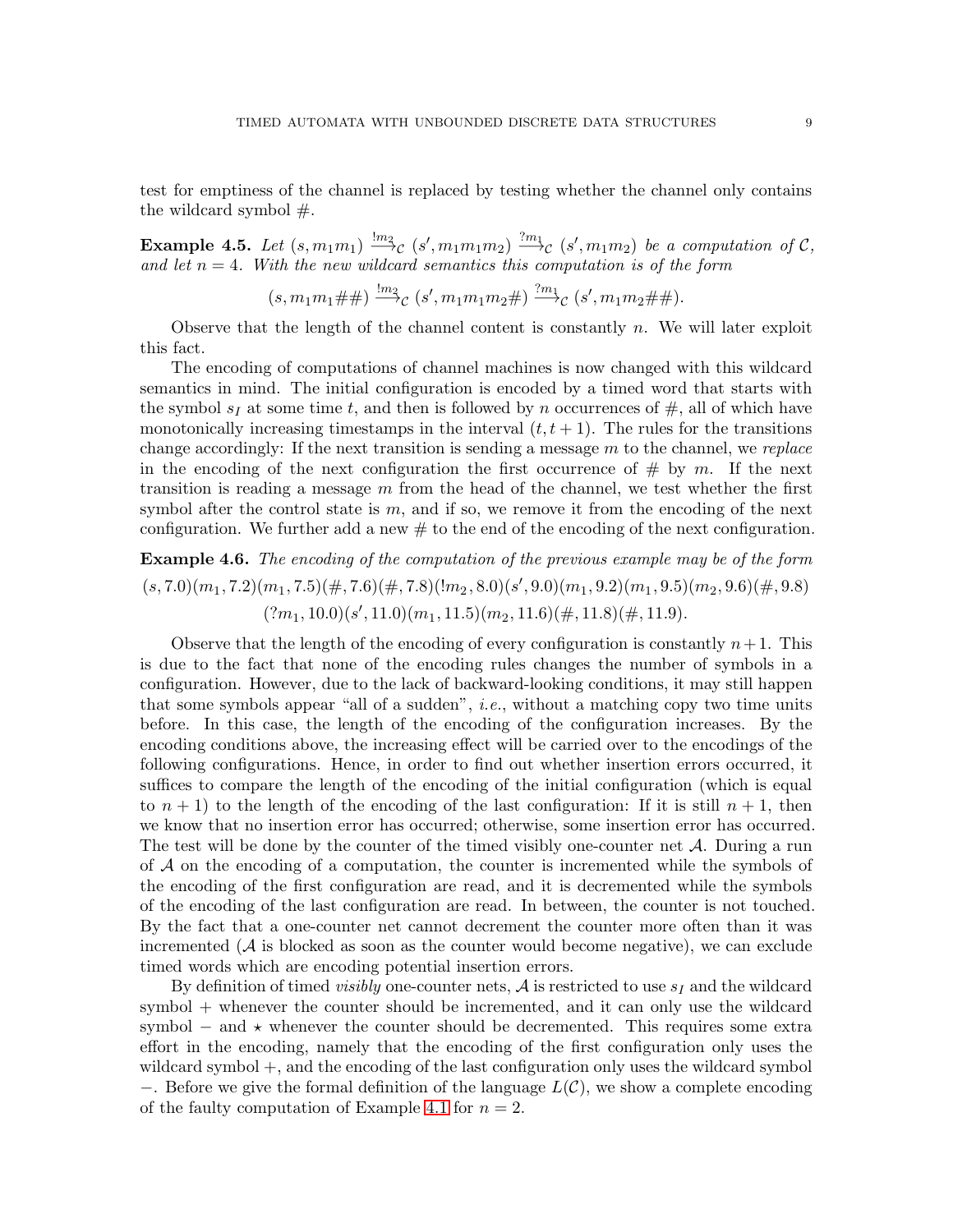## <span id="page-9-0"></span>Example 4.7.

 $(s_1, 1.0)(+, 1.2)(+, 1.8)(empty?, 2.0)(s, 3.0)(#, 3.2)(#, 3.8)(!m_1, 4.0)(s, 5.0)(m_1, 5.2)(#, 5.8)$  $(lm_2, 6.0)(s', 7.0)(m_1, 7.2)(m_2, 7.8)(?m_1, 8.0)(s', 9.0)(m_3, 9.1)(m_2, 9.8)(\#, 9.9)(?m_3, 10.0)$  $(s_F, 11.0)(-, 11.8)(-, 11.9)(-, 11.95)(*, 12.0)$ 

For every  $n \in \mathbb{N}$ , we define a timed language  $L(\mathcal{C}, n)$  as follows: The timed language  $L(\mathcal{C}, n)$  consists of all timed words w over  $\Sigma$  that satisfy the following conditions:

- (1) w must be strictly monotonic.
- (2) The untiming of w must be of the form given by the following regular expression:

 $s_I (+)^n empty? (SM^* \#^* L)^* s_F -^* \star$ 

- (3) For every  $s \in S$ , if s is followed by l after one time unit, and s is followed by s' after two time units, then  $(s, l, s') \in \Delta$ .
- (4) For every  $s \in S$  with  $s \neq s_F$ , there exists  $l \in L$  after exactly one time unit.
- (5) For every  $s \in S$  with  $s \neq s_F$ , there exists  $s' \in S$  after exactly two time units.
- (6) After  $s_F$  the symbol  $\star$  occurs after two time units.

Further, for every infix of  $w$  of the form

$$
(s,\delta)(\sigma_1,\delta_1)(\sigma_2,\delta_2)\dots(\sigma_k,\delta_k)(l,\delta+1)(s',\delta+2)(\sigma'_1,\delta'_1)\dots(\sigma'_{k'},\delta'_{k'})(l',\delta+3)
$$

with  $s, s' \in S \setminus \{s_F\}, l, l' \in L, \delta \in \mathbb{R}_{\geq 0}, \delta < \delta_1 < \cdots < \delta_k < \delta + 1 < \delta + 2 < \delta'_1 < \cdots < \delta'_{k'} < \delta'$  $\delta + 3$ , there exists a strictly increasing function  $f : \{1, \ldots, k\} \to \{1, \ldots, k'\}$  such that the following conditions are satisfied:

(7) If  $l = empty$ ?, then

(a)  $\sigma_i \in \{+, \# \}$  and  $\sigma'_{f(i)} = \#$  for all  $i \in \{1, \ldots, k\}$  (the channel is empty), and

- (b)  $\delta'_{f(i)} = \delta_i + 2$  for every  $i \in \{1, ..., k\}$  (there are matching copies after two time units).
- (8) If  $l = m$  for some  $m \in M$ , then
	- (a) there exists  $i \in \{1, \ldots, k\}$  such that  $\sigma_i = \#$  (there is some wildcard symbol in the encoding of the current configuration),
	- (b)  $\sigma'_{f(j)} = m$  and  $\delta'_{f(j)} = \delta_j + 2$  for  $j = \min\{i \in \{1, ..., k\} \mid \sigma_i = \#\}$  (the first wildcard symbol is replaced by  $m$  two time units later),
	- (c)  $\sigma'_{f(i)} = \sigma_i$  and  $\delta'_{f(i)} = \delta_i + 2$  for all  $i \in \{1, ..., k\} \setminus \{j\}$  (there are matching copies for the remaining symbols).
- (9) If  $l = ?m$  for some  $m \in M$ , then
	- (a)  $\sigma_1 = m$  (the first symbol is equal to m),
	- (b)  $f(k) = k'$ ,  $\sigma'_{f(k)} = \sigma_{k'} = #$ , and  $\delta'_{f(k)} = \delta'_{k'} > 2 + \delta_k$  (a new wildcard symbol is added at the end of the encoding), and
	- (c)  $\sigma'_{f(i)} = \sigma_{i+1}$  and  $\delta'_{f(i)} = 2 + \delta_{i+1}$  for all  $i \in \{1, \ldots, k-1\}$  (there are matching copies for all other symbols except for the first one, which is removed from the encoding).

For an infix like above but with  $s' = s_F$  and  $l' = \star$ , we add conditions (7'), (8') and (9') that differ from 7, 8, and 9, respectively, in that all message or wildcard symbols to be copied or added to the encoding of the next configuration are replaced by the wildcard symbol −.

A simple observation that we will later use is that by these conditions the length of the encodings of two consecutive configurations cannot decrease. Indeed, the conditions for representing transitions between two configurations of the channel machine do not change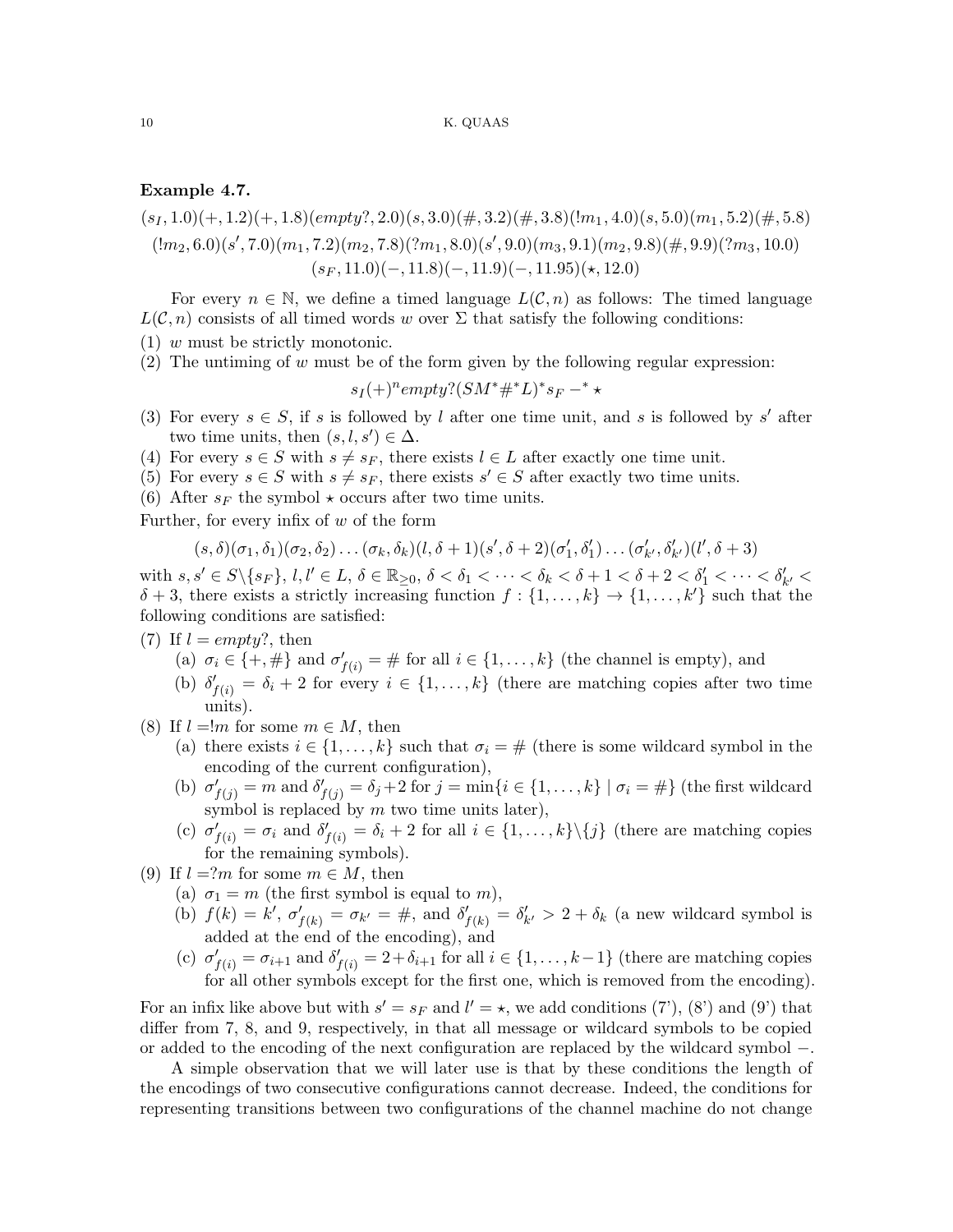

<span id="page-10-0"></span>Figure 2: The deterministic timed visibly one-counter net  $A$  for excluding insertion errors.

the number of symbols in the encoding of the respective configurations. By the lack of backward-looking conditions it may however happen that some symbols appear all of a sudden, *i.e.*, without a matching copy two time units before. We point out that such insertion errors *may* occur, but they are not required by any of the conditions.

4.3. Excluding Faulty Computations. We define a timed visibly one-counter net  $\mathcal A$ over  $\Sigma$  such that for every  $n \in \mathbb{N}$  the intersection  $L(\mathcal{A}) \cap L(\mathcal{C}, n)$  consists of all timed words that encode *error-free* computations of C from  $(s_I, \varepsilon)$  to  $(s_F, x)$  for some  $x \in M^*$ . The timed visibly one-counter net  $A$  is shown in Figure [1.](#page-3-0) After incrementing the counter while reading the initial letter  $s_I$ , it non-deterministically guesses a number  $n \in \mathbb{N}$  of symbols + and increments the counter each time it reads the symbol  $+$ . When  $A$  leaves  $l_1$ , the value of the counter is  $n + 1$ . After that, the counter value is not changed until the state symbol  $s_F$  is read. Then, while reading symbols in  $\{-, \star\}$ , the counter value is decremented. Note that A can reach the final location *l*<sup>4</sup> only if the number of the occurrences of symbol − between  $s_F$  and  $\star$  is *at most* n: otherwise the counter value would become negative, and thus the edges going out from  $l_3$  would be blocked. Note that  $A$  does not use any clock, and it is deterministic.

Example 4.8. *The timed word presented in Example [4.7](#page-9-0) cannot be accepted by the timed visibly one-counter net* A *in Figure [2:](#page-10-0) The run of* A *on the prefix is of the form*

 $\langle (l_0, 0), 1.0, s_1, (l_1, 1) \rangle \langle (l_1, 1), 0.2, +, (l_1, 2) \rangle \langle (l_1, 2), 0.6, +, (l_1, 3) \rangle \langle (l_1, 3), 0.2, \text{empty}^2, (l_2, 3) \rangle.$ 

*Here, in* (*l*, c)*, l stands for the current location, and* c *stands for the current value of the counter. The counter value stays constant until we finally read the first* −*:*

 $\langle (l_2, 3), 1.0, s_F, (l_3, 3) \rangle \langle (l_3, 3), 0.8, -, (l_3, 2) \rangle \langle (l_3, 2), 0.1, -, (l_3, 1) \rangle \langle (l_3, 1), 0.05, -, (l_3, 0) \rangle.$ 

*Now* A *is blocked: all outgoing edges of l*<sup>3</sup> *require the counter to be decremented, which is not possible if the counter has value zero. This is indeed what we want: the timed word in Example [4.1](#page-5-0) is encoding a faulty computation, and should be excluded.*

**Lemma 4.9.** C has an error-free computation from  $(s_I, \varepsilon)$  to  $(s_F, x)$  for some  $x \in M^*$ , if, *and only if, there exists*  $n \in \mathbb{N}$  *such that*  $L(C, n) \cap L(\mathcal{A}) \neq \emptyset$ *.* 

*Proof.* For the direction from left to right, let  $\gamma$  be an error-free computation of C from  $(s_I, \varepsilon)$  to  $(s_F, x)$  for some  $x \in M^*$ . Let n be the maximum length of the channel content during  $\gamma$ . Let w be a timed word in  $L(\mathcal{C}, n)$  in which no message or wildcard symbols occur "all of a sudden", *i.e.*, without a matching copy two time units before. Note that such a timed word exists, because  $\gamma$  is error-free, and hence there is no need to encode insertion errors into  $w$ . This implies that the length of the encodings of all, and in particular, the first and the last configuration in w is  $n + 1$ . This implies  $w \in L(\mathcal{A})$ . Hence  $L(\mathcal{C}, n) \cap L(\mathcal{A}) \neq \emptyset$ .

For the direction from right to left, let  $w \in L(C, n) \cap L(\mathcal{A})$  for some  $n \in \mathbb{N}$ . By definition of  $L(\mathcal{C}, n)$ , the length of the encoding of the initial configuration is  $n + 1$ . By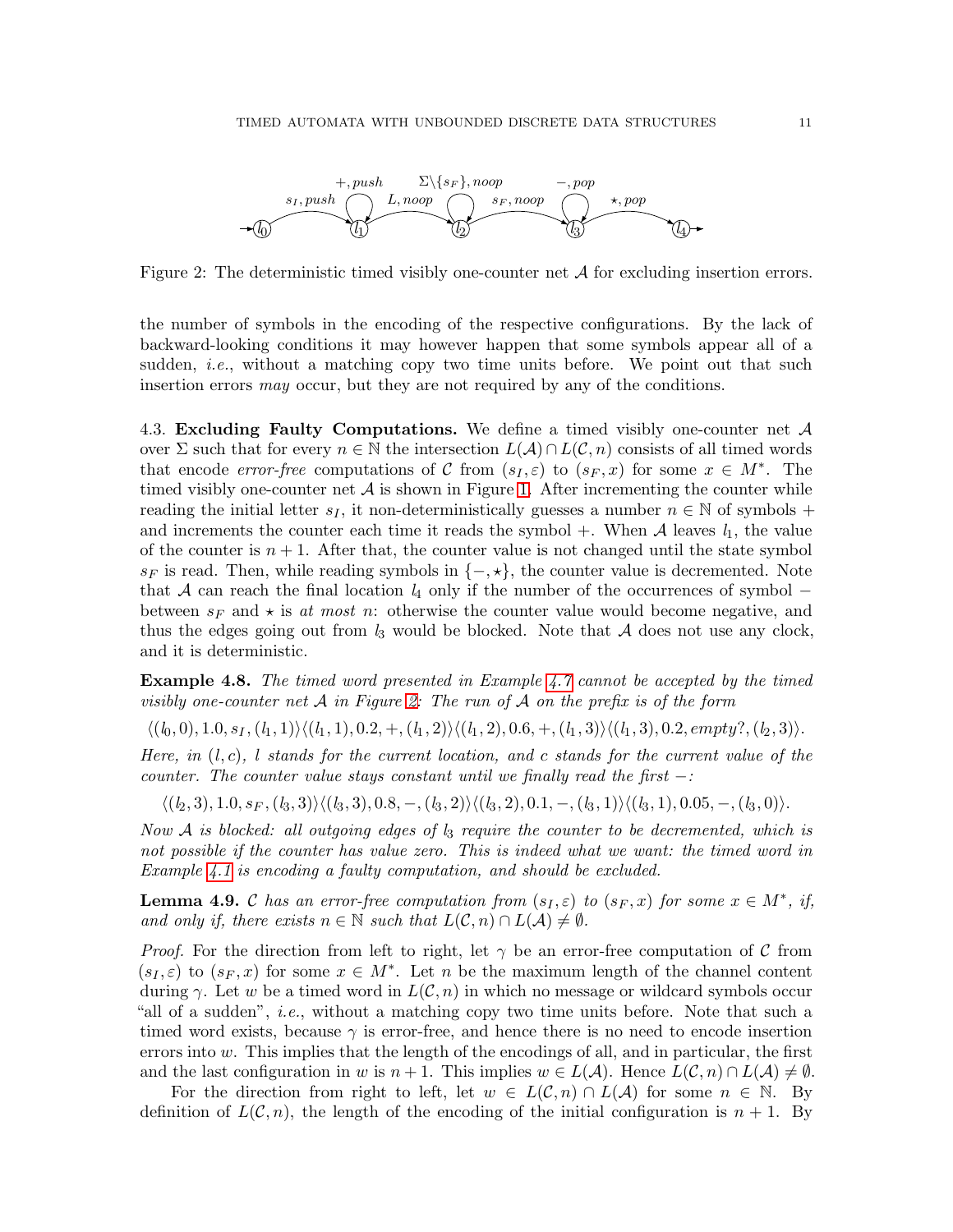#### 12 K. QUAAS

the observation above, the length of the encoding of the last configuration is thus at least  $n+1$ , too. However, by definition of A, the length of the encoding of the last configuration cannot be greater than  $n + 1$ , because otherwise the edge to  $l_4$  cannot be taken due to the decrement operation. By the observation above, the length of encodings of consecutive configurations do not decrease, and thus the length of the encodings of all configurations is  $n + 1$ . Hence we can conclude that there are no insertion errors necessary to encode the execution of a transition. This implies that there exists some error-free computation  $\gamma$  of C from  $(s_I, \varepsilon)$  to  $(s_F, x)$  for some  $x \in M^*$ .  $\Box$ 

We finally define  $L(\mathcal{C}) := \bigcup_{n \in \mathbb{N}} L(\mathcal{C}, n)$ .

<span id="page-11-0"></span>**Corollary 4.10.** *There exists some error-free computation of* C *from*  $(s_I, \varepsilon)$  *to*  $(s_F, x)$  *for some*  $x \in M^*$  *if, and only if,*  $L(\mathcal{A}) \cap L(\mathcal{C}) \neq \emptyset$ *.* 

4.4. The Reduction. Finally, we define a one-clock timed automaton B such that  $L(\mathcal{B}) =$  $T\Sigma^+\backslash L(\mathcal{C})$ . The construction of B follows the same ideas as, *e.g.*, in [\[4\]](#page-21-7): B is the union of several one-clock timed automata, each of them violating some condition of the definition of  $L(\mathcal{C})$ , as described in the following.

The timed automaton in Figure A accepts timed words that are not strictly monotonic, thus violating condition  $(1)$ . For accepting timed words violating condition  $(2)$ , we can construct a finite automaton that recognizes the complement of the given regular expression. Define for every  $s \in S \setminus \{s_f\}$  the sets  $\overline{L}(s) = \{l \in L \mid \neg \exists s' \in S.(s, l, s') \in \Delta\}$  and  $\overline{S}(s) =$  $\{s' \in S \mid \neg \exists l \in L(s, l, s') \in \Delta\}$ , and  $\overline{L}(s_F) = \Sigma \setminus \{\star\}$  and  $\overline{S}(s_F) = \Sigma$ . Then for every s the corresponding timed automaton in Figure B accepts timed words that contain the encoding of a transition  $(s, l, s') \notin \Delta$ , thus violating condition (3). Violations of the forward-looking conditions in  $(4)$ ,  $(5)$ , and  $(6)$  can be accepted by the timed automaton in Figure C with, respectively, (4)  $M_1 = S$ ,  $M_2 = L$ , and  $k = 1$ , (5)  $M_1 = S$ ,  $M_2 = S$ , and  $k = 2$ , and (6)  $M_1 = \{s_F\}, M_2 = \{\star\}, \text{ and } k = 1.$ 





Figure A: Condition (1) Figure B: Condition (3)



Figure C: Conditions (4), (5), and (6)

Timed words violating condition (7a) can be accepted by the timed automaton in Figure D. In Figure E we show a timed automaton that accepts timed words violating condition (7b).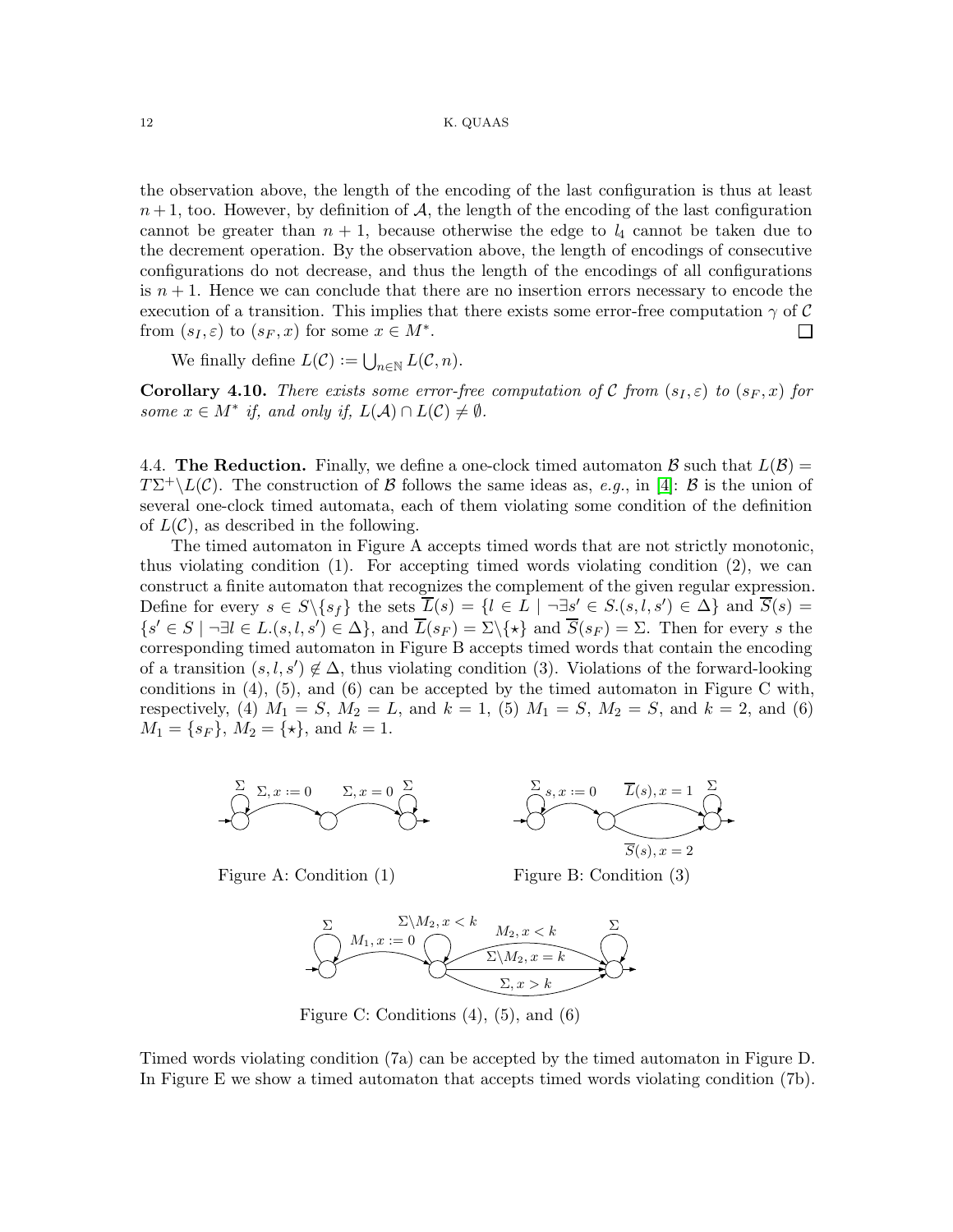

Figure D: Condition (7a) Figure E: Condition (7b)

The timed automaton in Figure F accepts all timed words for which the last symbol before  $\mathbb{R}^m$  is different from  $\#$ . This, together with the structure of w ensured by condition (2), implies that condition (8a) is violated. The timed automaton in Figure G accepts timed words violating condition (8b). For condition (8c), we can use a timed automaton similar to that in Figure E. By constructing for every  $m \in M$  the corresponding automata, we can thus accept all timed words violating the conditions stated in (8).



Figure F: Condition (8a)

Figure G: Condition (8b)

Last but not least we present timed automata that accept timed words violating condition (9). For all  $m \in M$ , we define timed automata shown in Figure H und I, respectively, that accept timed words violating condition (9a) and (9b), respectively. For (9c) we construct a timed automaton very similar to that in Figure E.



Figure H: Condition (9a) Figure I: Condition (9b)

So let  $\beta$  the union of all these timed automata. One can easily see that for every timed word  $w \in T\Sigma^+$  we have  $w \in L(\mathcal{B})$  if, and only if,  $w \notin L(\mathcal{C})$ . By Corollary [4.10,](#page-11-0) there exists some error-free computation of C from  $(s_I, \varepsilon)$  to  $(s_F, x)$  for some  $x \in M^*$  if, and only if,  $L(\mathcal{A}) \cap L(\mathcal{C}) \neq \emptyset$ . The latter is equivalent to  $L(\mathcal{A}) \not\subseteq L(\mathcal{B})$ . Hence, the language inclusion problem is undecidable.

4.5. Undecidability of the Model Checking Problem for MTL. The proof idea of Theorem [3.1](#page-4-0) can be used to show the undecidability of the following model checking problem: given a timed visibly one-counter net A, and an MTL formula  $\varphi$ , does every  $w \in L(\mathcal{A})$  satisfy  $\varphi$ ? Recall that this problem is decidable for the class of timed automata [\[35\]](#page-22-2). We prove that adding a visibly counter without zero test already makes the problem undecidable. But first, let us recall the syntax and semantics of MTL.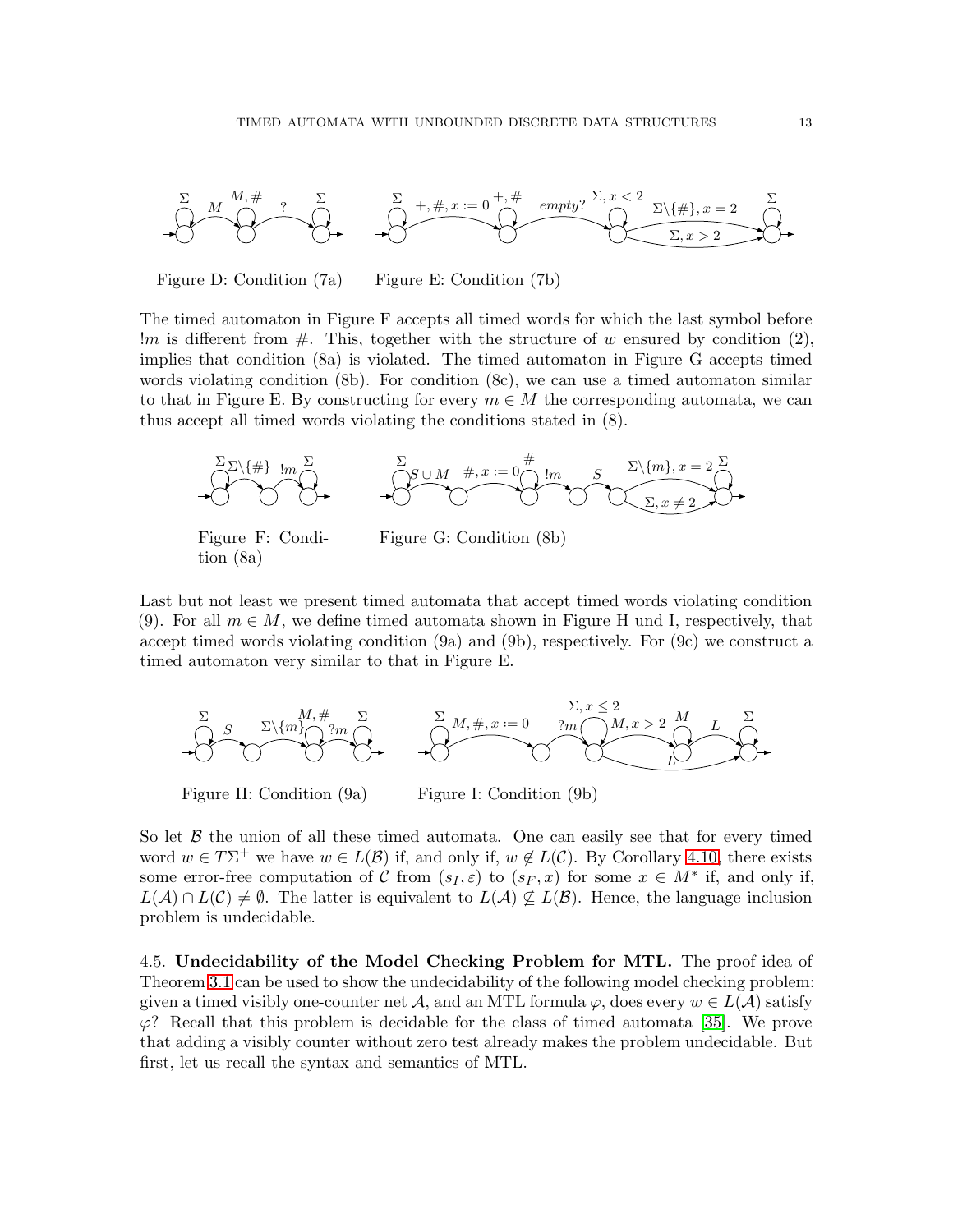Let  $\Sigma$  be a finite alphabet. The set of MTL formulae is built up from  $\Sigma$  by Boolean connectives and a time constraining version of the *until* modality:

$$
\varphi ::= \mathtt{true} \mid a \mid \neg \varphi \mid \varphi_1 \land \varphi_2 \mid \varphi_1 \mathsf{U}_I \varphi_2
$$

where  $a \in \Sigma$  and  $I \subseteq \mathbb{R}_{\geq 0}$  is an open, closed, or half-open interval with endpoints in  $\mathbb{N} \cup \{\infty\}$ .

We interpret MTL formulae in the *pointwise semantics*, *i.e.*, over finite timed words over  $\Sigma$ . Let  $w = (a_1, t_1)(a_2, t_2) \dots (a_n, t_n)$  be a timed word, and let  $i \in \{1, \dots, n\}$ . We define the *satisfaction relation for MTL*, denoted by  $\models$ , inductively as follows:

$$
(w, i) \models a \Leftrightarrow a_i = a
$$
  
\n
$$
(w, i) \models \neg \varphi \Leftrightarrow (w, i) \not\models \varphi,
$$
  
\n
$$
(w, i) \models \varphi_1 \land \varphi_2 \Leftrightarrow (w, i) \models \varphi_1 \text{ and } (w, i) \models \varphi_2,
$$
  
\n
$$
(w, i) \models \varphi_1 \mathsf{U}_I \varphi_2 \Leftrightarrow \exists j.i < j \le n : (w, j) \models \varphi_2 \text{ and } t_j - t_i \in I,
$$
  
\n
$$
\text{and } \forall k.i < k < j : (w, k) \models \varphi_1.
$$

We say that a timed word  $w \in T\Sigma^+$  satisfies an MTL formula  $\varphi$ , written  $w \models \varphi$ , if  $(w, 1) \models \varphi$ .

Note that MTL only allows to express restrictions on time, and it does not allow for any restrictions on the values of the counters. In fact, it is proved that as soon as we add to MTL the capability for expressing restrictions on the values of a counter that can be incremented and decremented, model checking is undecidable [\[38\]](#page-23-2). The proof of the following theorem is based on the fact that MTL can encode computations of channel machines with insertion errors [\[35\]](#page-22-2).

<span id="page-13-0"></span>Theorem 4.11. *The model checking problem for timed visibly one-counter nets and MTL is undecidable, even if the timed visibly one-counter net does not use any clocks and is deterministic.*

*Proof.* The definition of an MTL formula  $\varphi$  such that  $L(\varphi) = L(\mathcal{C})$  is straightforward, see, *e.g.*, [\[35\]](#page-22-2). By Corollary [4.10,](#page-11-0) there exists some error-free computation of C from  $(s_I, \varepsilon)$  to  $(s_F, x)$  for some  $x \in M^*$  if, and only if,  $L(\mathcal{A}) \cap L(\varphi) \neq \emptyset$ . The latter, however, is equivalent to saying that there exists some timed word  $w \in L(\mathcal{A})$  such that  $w \not\models \varphi$ . Hence the model checking problem is undecidable. ⊔

We would like to remark that the proof of Theorem [4.11](#page-13-0) shares some similarities with the proof of the undecidability of model checking one-counter machines (*i.e.*, one-counter automata without input alphabet) and Freeze LTL with one register  $(LTL_1^{\downarrow}$ , for short) [\[18\]](#page-22-6). In [\[17\]](#page-22-15), it is proved that  $LTL_1^{\downarrow}$  can encode computations of *counter automata with incrementing errors*. Similar to the situation for MTL and channel machines,  $LTL_1^{\downarrow}$  can however not encode *error-free* computations of counter automata. In [\[18\]](#page-22-6), a one-counter machine is used to repair this incapability, resulting in the undecidability of the model checking problem. The one-counter machine in [\[18\]](#page-22-6) does not use zero tests; however, we point out that in contrast to our visibly timed one-counter net the one-counter machine in [\[18\]](#page-22-6) is non-deterministic. Indeed, model checking *deterministic* one-counter machines and LTL<sup>↓</sup> is decidable [\[18\]](#page-22-6).

We further remark that using a similar proof, we can show that the model checking problem for *parametric timed automata* and MTL is undecidable, even if the automaton only uses one parametric clock, one parameter and is deterministic [\[39\]](#page-23-3).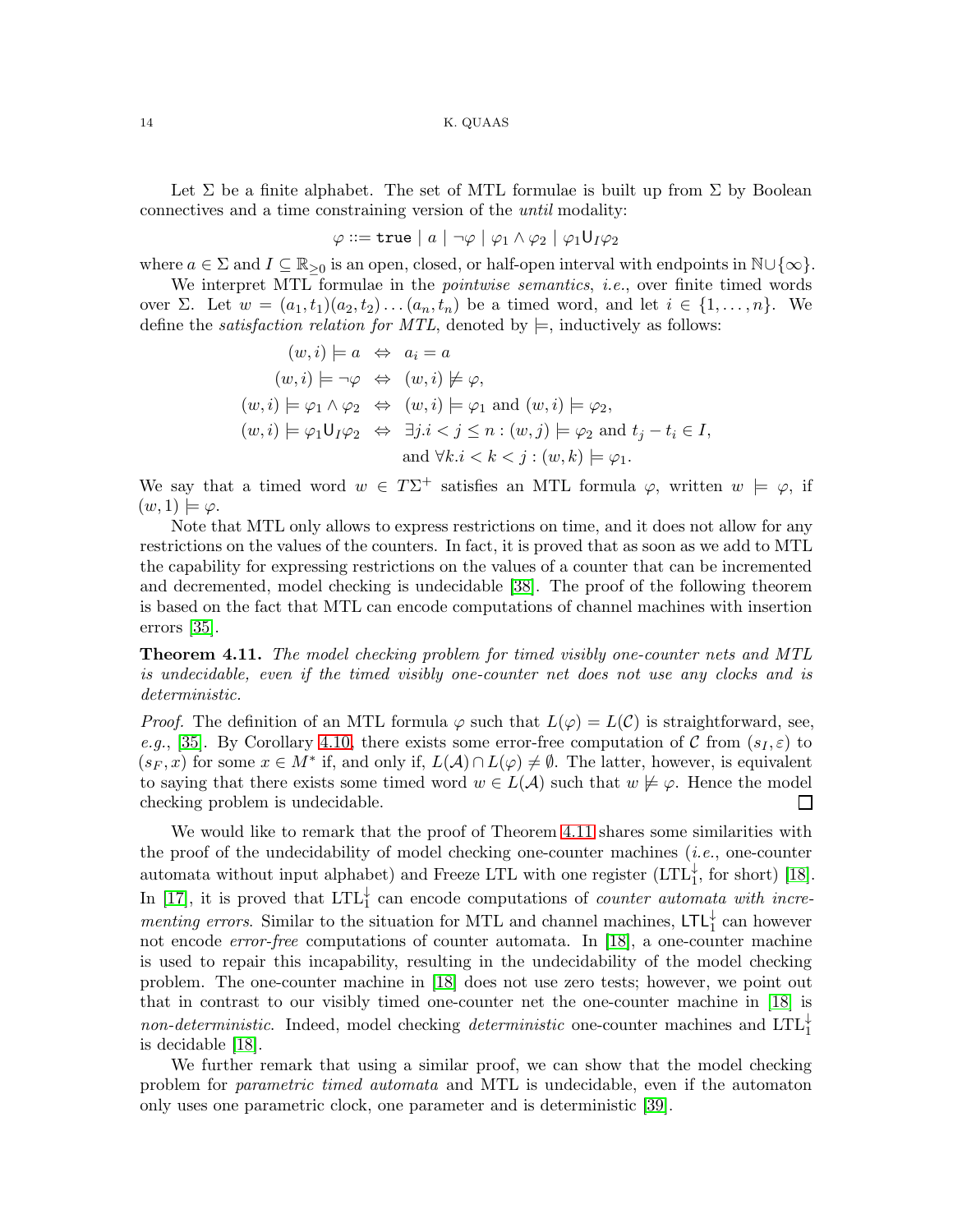4.6. Energy Problems on Timed Automata with Discrete Weights. Next we will consider an interesting extension of *lower-bound energy problems on weighted timed automata*, introduced in [\[11\]](#page-21-8), which gained attention in the last years, see, *e.g.*, [\[12,](#page-21-9) [37,](#page-23-4) [10\]](#page-21-10). In lower-bound energy problems, one is interested whether in a given automaton with some weight variable whose value can be increased and decreased, there exists a successful run in which all accumulated weight values are never below zero. Similar problems have also been considered for untimed settings, *e.g.*, [\[31,](#page-22-16) [21,](#page-22-17) [22,](#page-22-18) [14\]](#page-22-19).

A *timed automaton with discrete weights* (dWTA, for short) is syntactically the same as a timed one-counter net. In the semantical graph induced by a dWTA, however, we allow the value of the counter (or, the *weight variable*) to become negative. Hence the value of the weight variable does not influence the behaviour of the dWTA, because, different to timed one-counter nets, transitions that result in negative values are not blocked. We remark that for the simple reasons that (1) the value of the weight variable does not influence the behaviour of dWTA, and (2) MTL does not restrict the values of the weight variable, the model checking problem for dWTA and MTL is decidable, using the same algorithm as for timed automata [\[35\]](#page-22-2). We define the *model checking energy problem* for dWTA and MTL as follows: given a dWTA A and an MTL formula  $\varphi$ , does there exist some accepting run  $\rho$ of A such that the value of the weight variable is always non-negative, and the timed word w associated with  $\rho$  satisfies  $\varphi$ ? For the special case  $\varphi = \text{true}$ , the problem is decidable in polynomial time for one-clock dWTA [\[11\]](#page-21-8).

Theorem 4.12. *The model checking energy problem for dWTA and MTL is undecidable, even if the dWTA uses no clocks.*

*Proof.* For the proof, we reduce the model checking problem for timed one-counter nets and MTL to the energy problem. Note that timed one-counter nets are a generalization of timed visibly one-counter nets, and thus by Theorem [4.11](#page-13-0) the model checking problem is undecidable. Let A be a timed one-counter net, and let  $\varphi$  be an MTL formula. Define A' to be the dWTA that is syntactically equal to A. One can easily prove that  $(A, \varphi)$  is a negative instance of the model checking problem if, and only if,  $(\mathcal{A}', \neg \varphi)$  is a positive instance of the energy problem.  $\Box$ 

#### 5. Decidability Result

In the preceding section, we showed that one cannot automatically verify timed automata extended with unbounded discrete data structures against real-time specifications expressed by timed automata or MTL-formulas. In this section, we prove that in contrast to this, we can use one-clock timed counter nets as specification for model checking timed automata: the language inclusion problem  $L(\mathcal{A}) \subseteq L(\mathcal{B})$  is decidable with non-primitive recursive complexity if  $\mathcal A$  is a timed automaton and  $\mathcal B$  is a one-clock timed counter net (Theorem [3.2\)](#page-4-1). We will first give the formal proof of Theorem [3.2.](#page-4-1) After that, we will argue that this result extends known facilities for the verification of timed automata.

## 5.1. Proof of Theorem [3.2.](#page-4-1)

*Proof.* For the case that  $\mathcal A$  is a timed automaton and  $\mathcal B$  is a one-clock timed automaton, the language inclusion problem  $L(\mathcal{A}) \subseteq L(\mathcal{B})$  is decidable [\[34\]](#page-22-0) with non-primitive recursive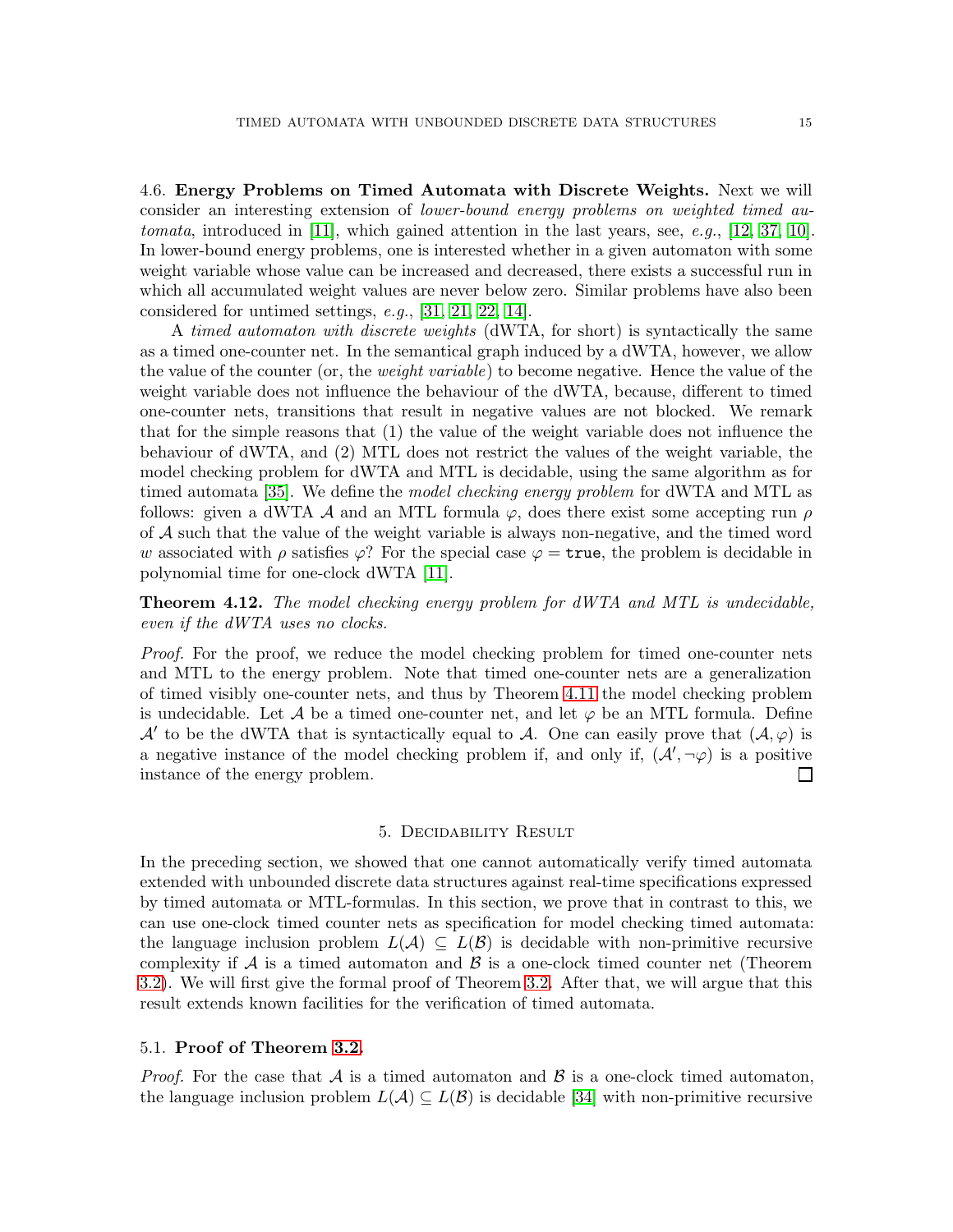complexity [\[2\]](#page-21-5). The lower bound hence follows, and the decidability proof is an adaptation of the decidability proof in [\[34\]](#page-22-0).

The proof is based on the theory of well-quasi-orders, and we start with defining some useful notions.

Let A, B be two sets, and let  $\preceq$  be a binary relation on A. Then  $\preceq$  is a *quasi-order* on A if  $\preceq$  is reflexive and transitive.  $\preceq$  is a *well-quasi-order* on A if it is a quasi-order and for every infinite sequence  $a_1, a_2, a_3, \ldots$  in A there exist indices  $i < j$  such that  $a_i \preceq a_j$ . A standard example for a well-quasi-order is the pointwise order  $\leq^k$  on the set  $\mathbb{N}^k$  of vectors of k natural numbers (Dickson's Lemma, [\[19\]](#page-22-20)).

Let  $\preceq$  be a quasi-order on A, and let  $\sqsubseteq$  be a quasi-order on B. We define the *product* of  $\leq$  and  $\subseteq$  on  $(A \times B)$  by  $(a, b) \leq (a', b')$ , if and only if,  $a \leq a'$  and  $b \subseteq b'$ . We define the *monotone domination order*  $\preceq^*$  on  $A^*$  by  $a_1 a_2 ... a_m \preceq^* a'_1 a'_2 ... a'_n$  if and only if there exists a strictly increasing function  $f: \{1, \ldots, m\} \to \{1, \ldots, n\}$  such that for all  $i \in \{1, \ldots, m\}$  we have  $a_i \preceq a'_{f(i)}$ . We define the *subset order*  $\preceq^{\mathcal{P}}$  on the set  $\mathcal{P}(A)$  of finite subsets of A by  $A_1 \preceq^{\mathcal{P}} A_2$  if and only if there is an injective mapping  $f : A_1 \to A_2$  such that for all  $a \in A_1$ we have  $a \preceq f(a)$ .

**Lemma 5.1** (Higman's Lemma [\[25\]](#page-22-21)). (1) *If*  $\preceq$  *and*  $\sqsubseteq$  *are well-quasi-orders on* A *and* B, *respectively, then the product of*  $\leq$  *and*  $\subseteq$  *is a well-quasi-order on*  $(A \times B)$ *.* 

- (2) If  $\preceq$  *is a well-quasi-order on A, then the monotone domination order*  $\preceq^*$  *is a well-quasiorder on* A<sup>∗</sup> *.*
- (3) If  $\preceq$  *is a well-quasi-order on* A, then the subset order  $\preceq^{\mathcal{P}}$  *is a well-quasi-order on*  $\mathcal{P}(A)$ *.*

Let  $\mathcal{A} = (\Sigma^{\mathcal{A}}, \Gamma^{\mathcal{A}}, \mathcal{L}^{\mathcal{A}}, \mathcal{L}^{\mathcal{A}}_0, \mathcal{L}^{\mathcal{A}}_f, \mathcal{X}, E^{\mathcal{A}})$  be a timed automaton with clock variables  $\mathcal{X} =$  $\{x_1,\ldots,x_n\}$ , and let  $\mathcal{B} = (\Sigma^{\mathcal{B}}, \mathfrak{n}, \mathcal{L}^{\mathcal{B}}, \mathcal{L}^{\mathcal{B}}_0, \mathcal{L}^{\mathcal{B}}_f, \{x\}, E^{\mathcal{B}})$  be a timed counter net of dimension n with a single clock variable x. Without loss of generality, we may assume that  $\Sigma^{\mathcal{A}} = \Sigma^{\mathcal{B}}$ .

Note that a state  $(l, \nu)$  of A is an element in  $\mathcal{L}^{\mathcal{A}} \times (\mathbb{R}_{\geq 0})^{\mathcal{X}}$ , and a state  $(l, v, \vec{u})$  of B is an element in  $\mathcal{L}^{\mathcal{B}} \times \mathbb{R}_{\geq 0} \times \mathbb{N}^n$ . A *joint configuration of* A and B is a pair  $(q, \gamma)$ , where q is a state of  $A$ , and  $\gamma$  is a set of states of  $B$ . We use  $\mathcal{G}^{AB}$  to denote the set of all joint configurations of A and B. We say that a joint configuration  $(q, \gamma)$  is *initial* if  $q \in (\mathcal{L}_{0}^{\mathcal{A}} \times \{0\}^{\mathcal{X}})$  and  $\gamma = \{(l, 0, \vec{0}) \mid l \in \mathcal{L}_{0}^{\mathcal{B}}\}$  (with  $\vec{0}$  we denote the vector of dimension n containing only 0). We say that a joint configuration  $(q, \gamma)$  is *bad* if  $q = (l, \nu)$  for some  $l \in \mathcal{L}_f^{\mathcal{A}}$ , and for all states  $(l', v', \vec{u}') \in \gamma$  we have  $l' \notin \mathcal{L}_f^{\mathcal{B}}$ . The *joint behaviour of* A *and* B is defined as follows: For a state  $(l, \nu)$  of A,  $\delta \in \mathbb{R}_{\geq 0}$  and  $a \in \Sigma$ , we define  $Succ^{\mathcal{A}}((l,\nu),\delta,a) = \{(l',\nu') | \langle (l,\nu), \delta, a, (l',\nu') \rangle \in \Rightarrow_{\mathcal{A}}\}.$  For a set  $\gamma$  of states of  $\mathcal{B}$ , we define  $\mathsf{Succ}^{\mathcal{B}}(\gamma, \delta, a) = \{ (l', v', \vec{u}') \mid \exists (l, v, \vec{u}) \in \gamma \ldotp \langle (l, v, \vec{u}), \delta, a, (l', v', \vec{u}') \rangle \in \Rightarrow_{\mathcal{B}} \}$ . Note that Succ<sup>B</sup> $(\gamma, \delta, a)$  is a set of states of B, and it may be empty. Finally, we define the transition relation  $\Rightarrow_{AB}$  on  $\mathcal{G}^{AB} \times \Sigma \times \mathcal{G}^{AB}$  by  $\langle (q, \gamma), a, (q', \gamma') \rangle \in \Rightarrow_{AB}$  if there exists some  $\delta \in \mathbb{R}_{\geq 0}$ such that  $q' \in \mathsf{Succ}^{\mathcal{A}}(q, \delta, a)$  and  $\gamma' = \mathsf{Succ}^{\mathcal{B}}(\gamma, \delta, a)$ .

Next, we encode joint configurations of  $\mathcal A$  and  $\mathcal B$  by finite untimed words over the set  $\Lambda$  of  $\text{finite subsets of } (\mathcal{L}^\mathcal{A} \times \mathcal{X} \times \mathsf{reg} \times \vec{0}) \cup \{\mathcal{L}^\mathcal{B} \times \{x\} \times \mathsf{reg} \times \vec{\mathbb{N}^n} \}. \text{ Here, reg} := \{0, 1, \ldots, \textsf{cmax}\} \cup \{\top\},$ where cmax is an integer greater than the maximal constant occurring in clock constraints in both A and B, and  $\top$  is a symbol representing all values greater than cmax. Let  $C =$  $((l, \nu), \{(l_1, v_1, \vec{u}_1), \ldots, (l_m, v_m, \vec{u}_m)\})$  be a joint configuration. To simplify the definition, we write  $C$  as a set

$$
\{(l, x_1, \nu(x_1), \vec{0}), \ldots, (l, x_n, \nu(x_n), \vec{0}), (l_1, x, v_1, \vec{u}_1), \ldots, (l_m, x, v_m, \vec{u}_m)\}.
$$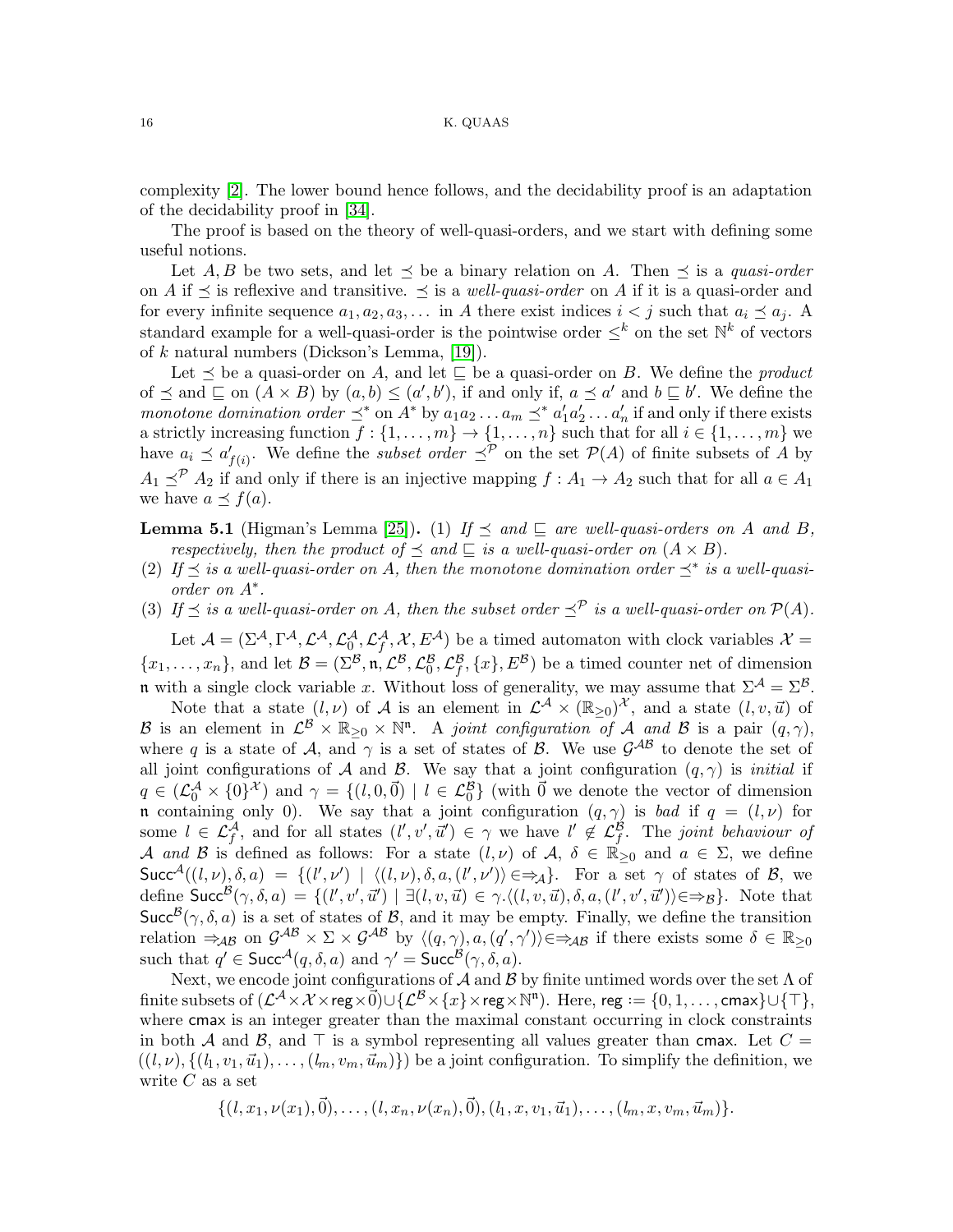Partition C into a sequence of subsets  $C_0, C_1, \ldots, C_\rho, C_\top$ , such that  $C_\top = \{(k, y, \eta, \vec{\mu}) \in$  $C \mid \eta$  > cmax}, and if  $i, j \neq \top$ , then for all  $(k, y, \eta, \vec{\mu}) \in C_i$ ,  $(k', y', \eta', \vec{\mu'}) \in C_j$ , we have frac $(\eta) <$  frac $(\eta')$  if, and only if,  $i < j$ , and frac $(\eta)$  = frac $(\eta')$  if, and only if,  $i = j$ . Here, frac(r) denotes the fractional part of a real number r. In this way,  $(k, y, \eta, \vec{\mu})$  and  $(k', y', \eta', \vec{\mu'})$  are in the same subset  $C_i$  if, and only if,  $\eta$  and  $\eta'$  are both smaller than or equal to cmax and have the same fractional part. In addition, we require that  $(k, y, \eta, \vec{\mu}) \in C_0$ if, and only if, the fractional part of  $\eta$  is zero, and  $C_i \neq \emptyset$  for all  $i \in \{1, \ldots, \rho\}$ . We define the encoding enc(C) of C to be the finite word  $reg(C_0)reg(C_1) \dots reg(C_\rho)reg(C_\tau)$ , where  $reg(C_i) = \{(k, y, reg(\eta), \vec{\mu}) \mid (k, y, \eta, \vec{\mu}) \in C_i\}$  with  $reg(\eta) = int(\eta)$  if  $\eta \le$  cmax, and  $\mathsf{reg}(\eta) = \top$  otherwise (int(r) denotes the integer part of a real number r).

We define a transition relation  $\rightarrow$  on the set of encodings of joint configurations and Σ as follows:  $\langle w, a, w' \rangle$  ∈→ if there exists  $C \in \text{enc}^{-1}(w)$  and  $C' \in \text{enc}^{-1}(w')$  such that  $\langle C, a, C' \rangle \in \Rightarrow_{AB}$ . We further define the equivalence relation ~ by  $C \sim C'$  if, and only if,  $enc(C) = enc(C').$ 

Example 5.2. *Let* A *be a timed automaton with a single clock* y*, and let* B *be a timed one-counter net of dimension* 2 *and with a single clock* x*. Assume* cmax = 2*. Let*

 $C_2 = \langle (l, 1.3), \{(l_2, 0.7, (1, 1)), (l_1, 1.0, (1, 1)), (l_3, 0.5, (0, 1)), (l_1, 2.2, (0, 0))\}\rangle$ 

*be a joint configuration of*  $A$  *and*  $B$ *. The encoding of*  $C_2$  *equals*  $\mathsf{enc}(C_2) = \{(l_1, x, 1, (1, 1))\}\{(l, y, 1, (0, 0))\}\{(l_3, x, 0, (0, 1))\}\{(l_2, x, 0, (1, 1))\}\{(l_1, x, \top, (0, 0))\}$ *The joint configuration*

 $C_3 = \langle (l, 1.1), \{ (l_2, 0.9, (1, 1)), (l_1, 1.0, (1, 1)), (l_3, 0.2, (0, 1)), (l_1, 9.2, (0, 0)) \} \rangle$ 

*has the same encoding, and thus*  $C_2 \sim C_3$ *. Note that for*  $C_2 \sim C_3$  *to hold, the configurations must agree on the counter values.*

In the next lemma, we prove that  $\sim$  is a time-abstract bisimulation over joint configurations. The proof can be done like the proof of Prop. 11 in [\[34\]](#page-22-0).

<span id="page-16-0"></span>**Lemma 5.3.** *For all joint configurations*  $C_1, C_2$ *, and*  $a \in \Sigma$ *, if*  $C_1 \sim C_2$ *, then* 

- *for all*  $C'_1$  *such that*  $\langle C_1, a, C'_1 \rangle \in \Rightarrow_{AB}$ *, there exists*  $C'_2$  *such that*  $\langle C_2, a, C'_2 \rangle \in \Rightarrow_{AB}$  *and*  $C'_1 \sim C'_2,$
- $G_1 \sim C_2$ ,<br>• *for all*  $C_2'$  such that  $\langle C_2, a, C_2' \rangle \in \Rightarrow_{AB}$ , there exists  $C_1'$  such that  $\langle C_1, a, C_1' \rangle \in \Rightarrow_{AB}$  and  $C'_1 \sim C'_2.$

Next, we define a quasi-order ⊑ on the set of encodings of joint configurations and prove that  $\subseteq$  is a well-quasi-order. First, define  $\preceq$  on  $(\mathcal{L}^{\mathcal{A}} \times \mathcal{X} \times$  reg  $\times$   $\vec{0}) \cup (\mathcal{L}^{\mathcal{B}} \times \{x\} \times$  reg  $\times$   $\mathbb{N}^n)$ by  $(k, y, \eta, \mu) \preceq (k', y', \eta', \mu')$  if, and only if,  $k = k'$ ,  $y = y'$ ,  $\eta = \eta'$ , and  $\mu \leq^{\mathfrak{n}} \mu'$ . By Lemma 5.1.1 and the fact that = on the finite set  $(\mathcal{L}^{\mathcal{A}} \times \mathcal{X} \times \text{reg}) \cup (\mathcal{L}^{\mathcal{B}} \times \{x\} \times \text{reg})$  and  $\leq^{n}$  on  $\mathbb{N}^{n}$ are well-quasi-orders,  $\preceq$  is a well-quasi-order, too. By Lemma 5.1.3, the subset order  $\preceq^{\mathcal{P}}$  is a well-quasi-order. Finally, we define  $\subseteq$  to be the monotone domination order on  $\preceq^{\mathcal{P}}$ , and then by Lemma 5.1.2,  $\sqsubseteq$  is a well-quasi-order.

Example 5.4. *Let*  $w_1 = \{(l_1, x, 1, (1, 0))\}\{(l, y, 1, (0, 0))\}\{(l_2, x, 0, (1, 1))\}\}\$ . Then  $w_1 \sqsubseteq w_2$ , where  $w_2 = \text{enc}(C_2)$  *from the previous example. Note that the counter values in*  $w_1$  *may be smaller than the associated counter values in* w2*, as it is here the case with the counter values for*  $l_1$ *.* 

The next lemma states that  $\rightarrow$  is downward-compatible with respect to  $\sqsubseteq$ .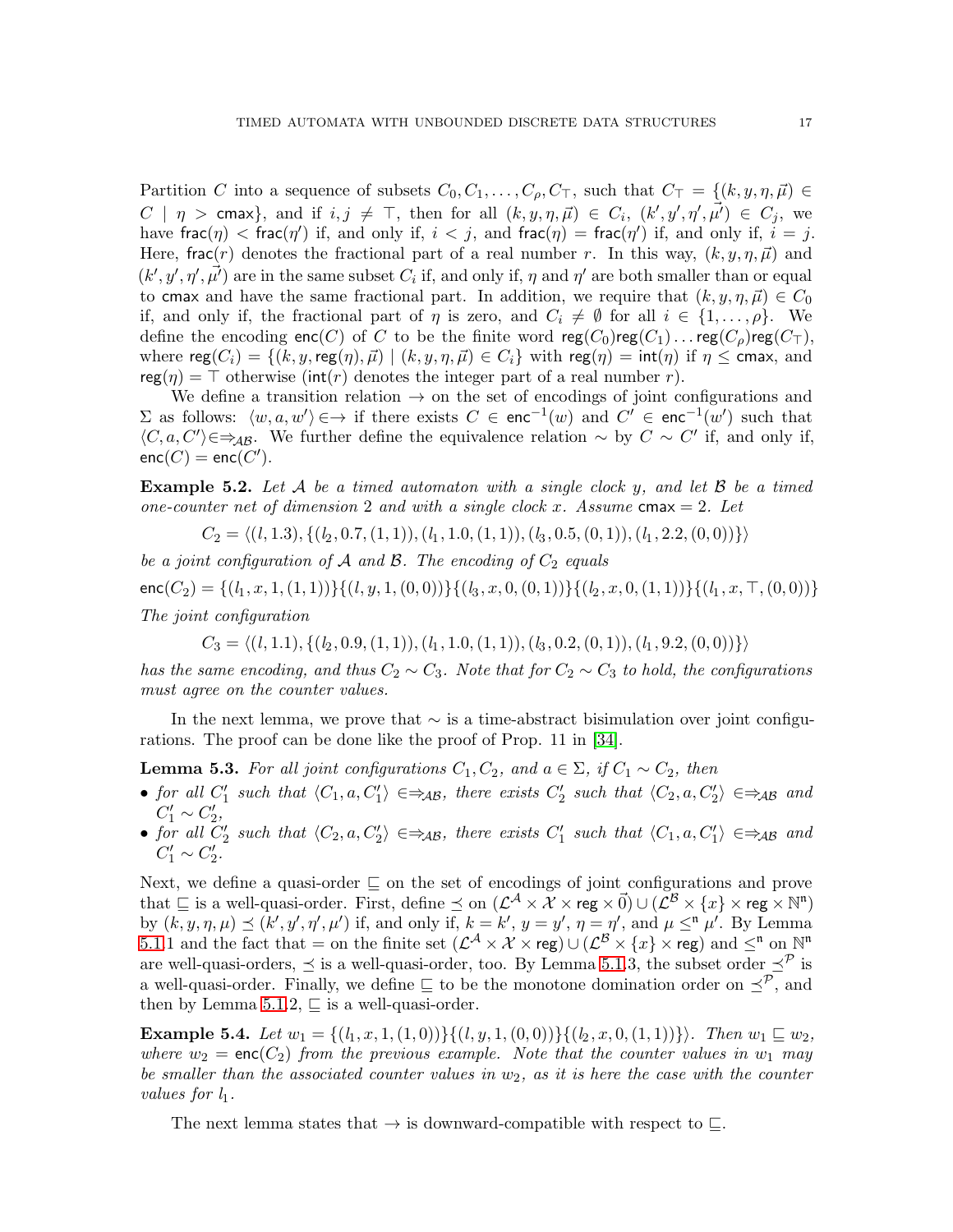<span id="page-17-0"></span>**Lemma 5.5.** If  $w_1 \subseteq w_2$  and  $\langle w_2, a, w'_2 \rangle \in \rightarrow$ , then there exists  $w'_1$  such that  $w'_1 \subseteq w'_2$  and  $\langle w_1, a, w'_1 \rangle \in \rightarrow$ *.* 

*Proof.* The proof is similar to the proof of Lemma 15 in [\[34\]](#page-22-0).

Let  $w_1, w_2, w'_2$  be such that  $w_1 \sqsubseteq w_2$  and  $\langle w_2, a, w'_2 \rangle \in \rightarrow$ . Further let  $C_1 = ((l_1, \nu_1), \gamma_1) \in$ enc<sup>-1</sup>(w<sub>1</sub>),  $C_2 = (l_2, \nu_2), \gamma_2$ ) ∈ enc<sup>-1</sup>(w<sub>2</sub>), and  $C'_2 = (l'_2, \nu'_2), \gamma'_2$ ) ∈ enc<sup>-1</sup>(w<sub>2</sub><sup>'</sup>) be such that  $\langle C_2, a, C'_2 \rangle \in \Rightarrow_{AB}$ . This implies that there exists  $\delta \in \mathbb{R}_{\geq 0}$  with  $(l'_2, \nu'_2) \in \mathsf{Succ}^{\mathcal{A}}((l_2, \nu_2), \delta, a)$ and  $\gamma_2' = \mathsf{Succ}^{\mathcal{B}}(\gamma_2, \delta, a)$ .

Since  $w_1 \subseteq w_2$ , we know that there exists a set  $\gamma_{minus}$  of states in B such that  $((l_2,\nu_2), \gamma_{minus}) \sim ((l_1,\nu_1), \gamma_1)$  (\*):  $\gamma_{minus}$  is obtained from choosing a suitable set  $\gamma_2'' \subseteq \gamma_2$ such that the encoding of  $((l_2, \nu_2), \gamma_2'')$  differs from the encoding of  $((l_1, \nu_1), \gamma_1)$  only in that the vectors representing the counter values occurring in  $\gamma''_2$  may be greater (with respect to  $\leq$ <sup>n</sup>) than the corresponding vectors in  $\gamma_1$ .  $\gamma_{minus}$  is then the result from subtracting suitable values from the vectors in  $\gamma''_2$  so that the encoding is equal.

Now let  $\gamma'_{minus} = \textsf{Succ}^{\mathcal{B}}(\gamma_{minus}, \delta, a)$ . Then  $\langle (l_2, \nu_2), \gamma_{minus}, a, (l'_2, \nu'_2), \gamma'_{minus} \rangle \in \Rightarrow_{\mathcal{AB}}$ (\*\*). Note that we can add suitable values to the vectors in  $\gamma'_{minus}$  to obtain  $\gamma'_{minus} \subseteq \gamma'_{2}$  $(\star \star \star).$ 

From ( $\star$ ) and ( $\star\star$ ) it follows by Lemma [5.3](#page-16-0) that there exists  $C'_{1} = ((l'_{1}, \nu'_{1}), \gamma'_{1})$  such that  $\langle C_1, a, C'_1 \rangle \in \Rightarrow_{AB}$  and  $C'_1 \sim ((l'_2, \nu'_2), \gamma'_{minus})$ . From the former it follows that  $\langle w_1, a, w'_1 \rangle \in \rightarrow$ , where  $w'_1 = \text{enc}(C'_1)$ . From the second and  $(\star \star \star)$  it follows that  $w'_1 \sqsubseteq w'_2$ .

Intuitively, comparing the situation for timed counter nets with the situation for pure timed automata like in Lemma 15 in [\[34\]](#page-22-0), there may now be transitions that can be executed from configurations encoded by  $w_2$ , but that are blocked from configurations encoded by  $w_1$  due to the fact that counter values are too small. This, however, does not cause any trouble, because it results in smaller sets of successor configurations, and thus leading to  $w_1' \sqsubseteq w_2'.$ 

Remark 5.6. *Note that Lemma [5.5](#page-17-0) does not hold if the counters in* B *can be tested for zero.* For instance, consider  $w_1$  and  $w_2$  from the previous example. Assume that in B *there are no edges with source location l*<sup>2</sup> *and l*3*, and the only suitable* a*-labelled edge with source location l*<sup>1</sup> *does a zero test on the second counter and leaves all other components unchanged.* This yields  $Succ^{\mathcal{B}}(\gamma_2, 0, a) = \emptyset$  *and*  $Succ^{\mathcal{B}}(\gamma_1, 0, a) = \{(l_1, x, 1, (1, 0))\}$ *, where*  $\gamma_i$  is the set of states of B in some configuration  $C_i$  with  $C_i \in \text{enc}^{-1}(w_i)$  for  $i = 1, 2$ . *Assume there is an* a*-labelled edge in* A *with source location l and leaving all components unchanged. Then we have* hw2, a, w′ 2 i ∈→ *with* w ′ <sup>2</sup> = ∅{(*l*, y, 1,(0, 0)}∅*,* hw1, a, w′ 1 i ∈→  $with w'_1 = \{(l_1, x, 1, (1, 0))\}\{(l, y, 1, (0, 0))\}\emptyset$ *. Note that*  $w'_1 \sqsubseteq w'_2$  does not *hold. Indeed, the universality problem of (even untimed) one-counter automata is undecidable* [\[23,](#page-22-9) [28\]](#page-22-10)*. In Section 6, we prove that this is also the case for timed visibly pushdown one-counter automata. This gives us the precise decidability border for the universality problem.*

Finally, we describe the algorithm to decide  $L(\mathcal{A}) \subseteq L(\mathcal{B})$ . Like in [\[34\]](#page-22-0), we solve the language inclusion problem by solving the following reachability problem: in the implicit graph of the encoding of joint configurations and the transition relation  $\rightarrow$ , is there a path from the encoding of one of the finitely many initial joint configuration to the encoding of a bad joint configuration? Note that we have  $L(\mathcal{A}) \subseteq L(\mathcal{B})$  if, and only if, there is no such path. For solving the reachability problem, we compute the unfolding of the graph, starting the computation with the encoding of an initial joint configuration. If for the current node labelled by w, there is along the branch already a node labelled with  $w'$  and  $w' \sqsubseteq w$ , then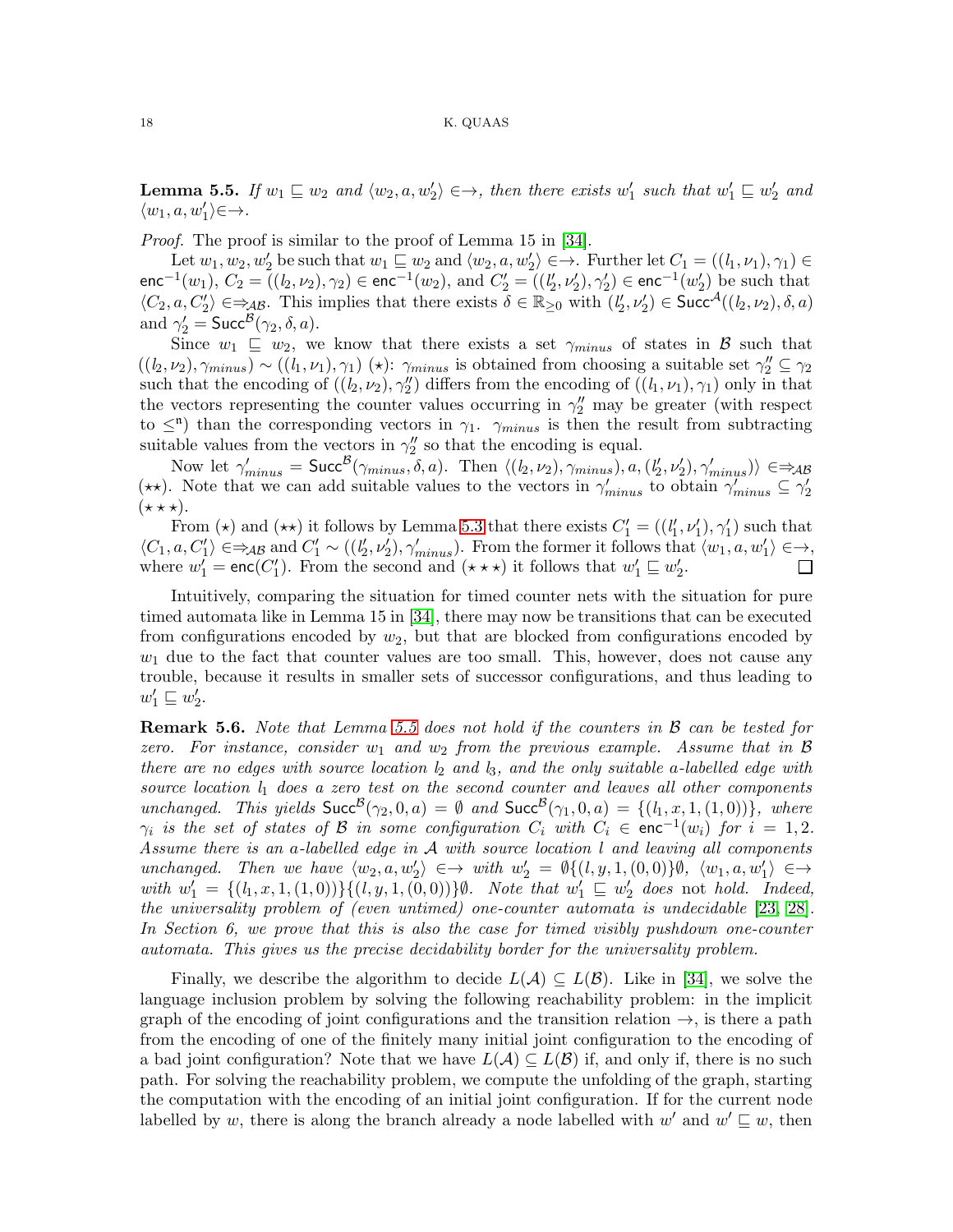

<span id="page-18-0"></span>Figure 3: From left to right: A timed one-counter net and an alternating one-clock timed automaton

by Lemma [5.5](#page-17-0) we can prune the tree after the current node: Assume that from  $w$  we can reach a word  $w_1$  that represents a bad configuration, then by Lemma [5.5](#page-17-0) we can reach a word  $w'_1$  from  $w'$  such that  $w'_1 \sqsubseteq w_1$ , and hence,  $w'_1$  is representing a bad configuration, too. By the facts that the unfolding is finitely branching,  $\sqsubseteq$  is a well-quasi-order and by König's Lemma, we know that the computation will finally terminate.  $\Box$ 

5.2. On the Expressiveness of Timed Counter Nets. Theorem [3.2](#page-4-1) generalizes a result by Ouaknine and Worrell on the decidability of the language inclusion problem  $L(\mathcal{A}) \subseteq L(\mathcal{B})$ for  $\beta$  being a one-clock timed automaton without counters [\[34\]](#page-22-0). Clearly, timed counter nets are more expressive than timed automata; for instance, the timed language accepted by the timed one-counter net on the left hand side of Figure [3](#page-18-0) cannot be accepted by any timed automaton, because its projection on  $\Sigma^+$  equals  $\{a^nb^m \mid n \geq m, n \geq 1\}$ , *i.e.*, a non-regular language.

However, the result in [\[34\]](#page-22-0) was also generalized to another extension of timed automata called *alternating* one-clock timed automata [\[35,](#page-22-2) [32\]](#page-22-22). An alternating one-clock timed automaton allows for two modes of branching, namely existential branching and universal branching, represented by disjunction and conjunction, respectively. For example, the alternating one-clock timed automaton on the right hand side of Figure [3](#page-18-0) has a universal branching transition in  $l_0$  for the input letter  $a$ , formally expressed by  $\delta(l_0, a) = x > 0 \wedge (l_0 \wedge x. l_1);$  and it has an existential branching transition in  $l_1$  for the input letter b, formally  $\delta(l_1, b) = (x < 1 \wedge l_3) \vee (x = 1 \wedge l_2)$  (see [\[35\]](#page-22-2) for more details). This alternating one-clock timed automaton accepts the timed language consisting of a sequence of a's followed by a sequence of b's such that the time sequence belonging to the a-sequence is strictly monotonic, and every  $a$  is followed by some  $b$  after exactly one time unit. Note that the projection on  $\Sigma^+$  thus equals  $\{a^nb^m \mid m \ge n, m \ge 1\}.$ 

We prove that timed one-counter nets with one clock and alternating one-clock timed automata are incomparable in expressive power.

## Theorem 5.7. *Timed one-counter one-clock nets and alternating one-clock timed automata are incomparable in expressiveness.*

*Proof.* On the hand, due to the lack of zero tests, the timed language accepted by the alternating one-clock timed automaton on the right hand side of Figure [3](#page-18-0) cannot be accepted by any timed one-counter net. On the other hand, we prove that the timed language  $L$ accepted by the timed counter net on the left side of Figure [3](#page-18-0) cannot be accepted by any alternating one-clock timed automaton, as we will prove in the following.

We start with some simple facts about deterministic finite automata. Let  $\beta$  be a deterministic finite automaton over the singleton alphabet  ${b}$  and with a set of states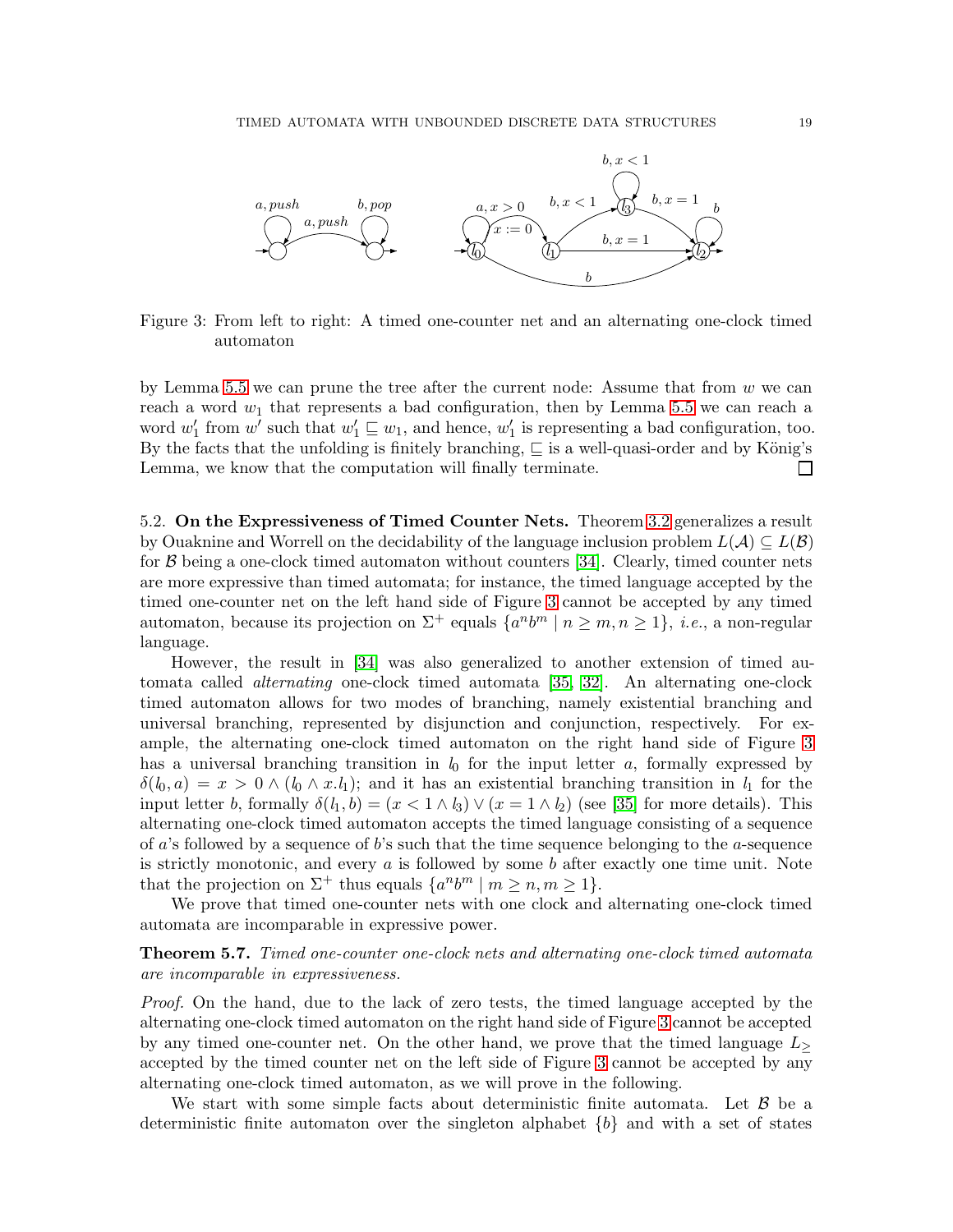denoted by Q. For every  $n \in \mathbb{N}$ , we define a function  $f_n^{\mathcal{B}}: Q \to Q$  such that  $f_n^{\mathcal{B}}(q) = q'$ means that if B starts in state q to read the word  $b<sup>n</sup>$ , then B ends in q'. Clearly, there exist natural numbers  $k, m \geq 1$  such that  $f_k^{\mathcal{B}} = f_{k+m}^{\mathcal{B}}$ . By determinism of  $\mathcal{B}$  we further have  $f_{k+i}^{\mathcal{B}} = f_{k+m+i}^{\mathcal{B}}$  for every  $i \geq 1$ .

Now let  $\{\mathcal{B}_1,\ldots,\mathcal{B}_n\}$  be a finite set of deterministic finite automata. For every  $i \in$  $\{1,\ldots,n\}$ , let  $k_i$  and  $m_i$  be such that  $f_{k_i}^{\mathcal{B}_i}$  $f_{k_i}^{\mathcal{B}_i} = f_{k_i}^{\mathcal{B}_i}$  $\mathcal{L}_{k_i+m_i}^{b_i}$ . Set  $k = \max\{k_1,\ldots,k_n\}$ , and let m be the least common multiple of  $m_1, \ldots, m_n$ . One can easily prove that for every  $i \in \{1, \ldots, n\}$ we have  $f_k^{\mathcal{B}_i} = f_{k+m}^{\mathcal{B}_i}$ , and, again by determinism,  $f_{k+j}^{\mathcal{B}_i} = f_{k+m+j}^{\mathcal{B}_i}$  for every  $j \geq 1$ .

Assume by contradiction that  $L_{\geq}$  is accepted by an alternating one-clock timed automaton A. Assume A has n locations. Let B be the set of all deterministic finite automata over  ${b}$  with at most  $2^{2^{2n}}$  states. Note that B is finite up to equivalent behaviour. Now choose  $k, m \geq 1$  as explained above and such that  $f_{k+j}^{\mathcal{B}} = f_{k+m+j}^{\mathcal{B}}$  for every  $\mathcal{B} \in B$  and  $j \geq 0$ .

Define  $\delta = \frac{1}{2k+2m+2}$ . Define  $w_1 = (a^{k+m}b^{k+1}, \tau)$  and define  $w_2 = (a^{k+m}b^{k+m+1}, \tau')$ , where  $\tau = t_1t_2 \dots t_{2k+m+1}$  with  $t_i = i \cdot \delta$  for every  $i \in \{1, \dots, 2k+m+1\}$ , and, similarly,  $\tau' = t'_1 t'_2 \dots t'_{2k+2m+1}$  with  $t'_i = i \cdot \delta$  for every  $i \in \{1, \dots, 2k+2m+1\}$ . Note that  $w_1 \in L_{\geq}$ and  $w_2 \notin L_{\geq}$ . Further note that  $0 < t_i < 1$  and  $0 < t'_i < 1$  for all  $i \in \{1, 2k + 2m + 1\}$ .

We prove that  $w_1 \in L(\mathcal{A})$  if, and only if,  $w_2 \in L(\mathcal{A})$ , *i.e.*, A cannot distinguish between  $w_1$  and  $w_2$ .

First assume that  $w_1 \in L(\mathcal{A})$ . Let  $\gamma$  be the configuration that A is in after reading  $a^{k+m}$ . Clearly, all states  $(l, x)$  in  $\gamma$  satisfy  $0 \leq x < 1$ . Let  $\rho$  be the run of A that starts from  $\gamma$  on the suffix of  $w_1$  that contains the  $k+1$  many b's. All clock constraints occurring in transitions of  $\rho$  are of the form  $x \sim c$  for some  $c \in \mathbb{N}$ , and by the choice of  $t_i$ , the only clock constraints that are relevant for the acceptance of  $w_1$  are those with c equal to 0. The satisfaction of constraints of the form  $x \sim 0$  may depend on preceding resets of the clock x; however, even with clock resets occurring in  $\rho$ , the clock constraint  $x = 0$  cannot be satisfied anywhere in  $\rho$  because the time delays between the b's are always greater than 0. In other words, A behaves on the (untimed) word  $b^{k+1}$  like an alternating automaton without a clock, but with an additional flag telling whether there was a reset on the clock or not. This, however, is equivalent to the behaviour of a deterministic finite automaton with  $2^{2^{2n}}$  states on the (untimed) word  $b^{k+1}$ . But then, by the choice of k and m, we know that starting from  $\gamma$ , A also accepts  $b^{k+m+1}$ , and thus  $w_2 \in L(\mathcal{A})$ . The proof for the other direction is analogous.  $\Box$ 

#### 6. The Universality Problem for Visibly One-Counter Automata

We prove that allowing zero tests in a one-clock timed visibly one-counter net results in the undecidability of the universality problem. The undecidability of the universality problem for the more general class of one-clock visibly pushdown automata was already stated in Theorem 3 in [\[20\]](#page-22-5). The proof in [\[20\]](#page-22-5) is a reduction of the halting problem for two-counter machines. Given a two-counter machine  $\mathcal{M}$ , one can define a timed language  $L(\mathcal{M})$  that consists of all timed words encoding a halting computation of  $M$ . Then a timed visibly pushdown automaton A is defined that accepts the complement of  $L(\mathcal{M})$ . Altogether,  $L(\mathcal{A}) = T\Sigma^+$  if, and only if, M does not have a halting computation. The definition of  $L(\mathcal{M})$  is similar to the definition of  $L(\mathcal{C})$  in the proof of Theorem [3.1.](#page-4-0) Recall that in the definition of  $L(\mathcal{C})$  we did not include a condition that requires every symbol to have a matching symbol two time units *before*, and, as we mentioned, this is the reason for  $L(\mathcal{C})$  to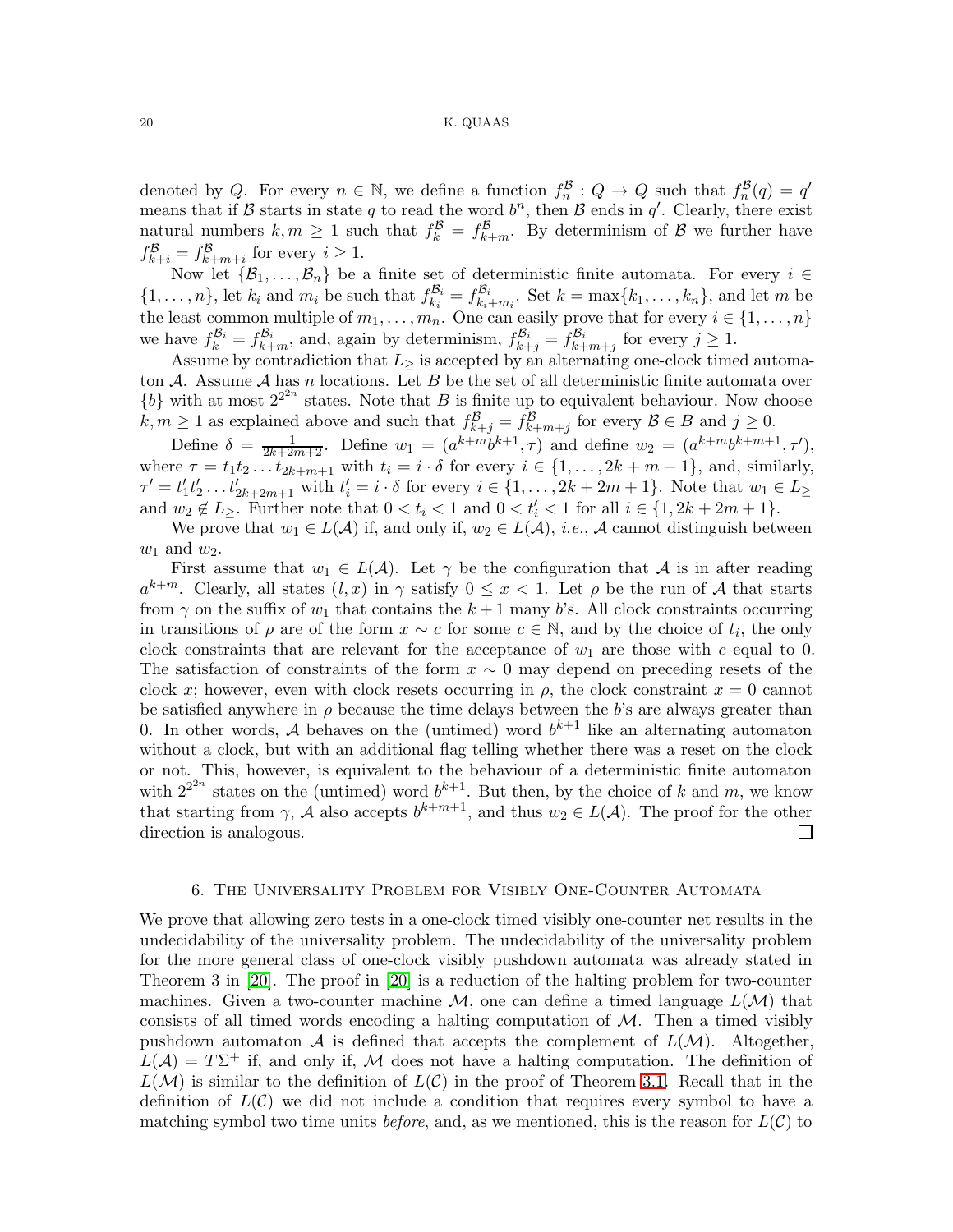contain timed words encoding *faulty* computations of C. However, in the definition of  $L(\mathcal{M})$ in [\[20\]](#page-22-5), such a "backward-looking" condition is used. In the proof in [\[20\]](#page-22-5), it is unfortunately not clear how the one-clock timed visibly pushdown automaton  $A$  can detect violations of this condition<sup>[2](#page-20-0)</sup>.

Here, we give a complete proof for the subclass of timed visibly one-counter automata. Like the proof of Theorem [3.1,](#page-4-0) the proof is a reduction of the control state reachability problem for channel machines. We however remark that one can similarly use a reduction of the halting problem for two-counter machines.

**Proof of Theorem [3.4](#page-4-3)** Let  $\mathcal{C} = (S, s_I, M, \Delta)$  be a channel machine, and let  $s_F \in S$ . Define  $\Sigma$  in the same way as in the proof of Theorem [3.1.](#page-4-0) For every  $n \in \mathbb{N}$ , we define a timed language  $L_{\text{ef}}(\mathcal{C}, n)$  that consists of all timed words over  $\Sigma$  that encode computations of C from  $(s_I, \varepsilon)$  to  $(s_F, x)$  for some  $x \in M^*$ . But in contrast to the proof of Theorem [3.1,](#page-4-0)  $L(\mathcal{C}, n)$  will only contain encodings of *error-free* computations of  $\mathcal{C}$ .

Formally,  $L_{\text{ef}}(\mathcal{C}, n)$  is defined using the same conditions as the ones for  $L(\mathcal{C}, n)$  in the proof of Theorem [3.1](#page-4-0) plus an additional condition that requires the number of wildcard symbols in the enoding of the last configuration to be equal to  $n$ .

(10) Between  $s_F$  and  $\star$ , the wildcard symbol – occurs exactly n times.

Recall that the conditions  $(1)$  to  $(9)$  guaranteed that the length of consecutive encodings cannot decrease, *i.e.*, the length of every encoding is at least  $n + 1$ . However, insertion errors may occur, leading to an increase of the length of the encoding and all consecutive encodings. But by the new condition (10), we can exclude the occurrence of such insertion errors. We thus have for  $L_{\text{ef}}(\mathcal{C}) = \bigcup_{n \geq 1} L_{\text{ef}}(\mathcal{C}, n)$ :

**Lemma 6.1.** *There exists some error-free computation of* C *from*  $(s_I, \varepsilon)$  *to*  $(s_F, x)$  *for some*  $x \in M^*$ , if, and only if,  $L_{\text{ef}}(\mathcal{C}) \neq \emptyset$ .

Next, we define a timed visibly one-counter automaton with a single clock such that  $L(\mathcal{A}) = T\Sigma^+ \backslash L_{\text{ef}}(\mathcal{C})$ . Hence, by the preceding lemma,  $L(\mathcal{A}) \neq T\Sigma^+$  if, and only if, there exists some error-free computation of C from  $(s_I, \varepsilon)$  to  $(s_F, x)$  for some  $x \in M^*$ .

 $\mathcal A$  is the union of  $\mathcal B$  defined in the proof of Theorem [3.1](#page-4-0) and the visibly one-counter automaton shown in Figure [4.](#page-21-11) The latter accepts timed words violating the new condition  $(10)$ : The automaton non-deterministically guesses the maximum number n of occurrences of the symbol +. When leaving  $l_1$ , the value of the counter is  $n + 1$ . The final location  $l_4$ , however, can only be reached while reading  $-$  or  $\star$  if the value of the counter is zero. This means that the encoding of the last configuration contains at least one symbol more than the encoding of the initial configuration.

## 7. Conclusion and Open Problems

The main conclusion of this paper is that even for very weak extensions of timed automata with counters it is impossible to automatically verify whether a given specification is satisfied. On the other hand, we may use one-clock timed counter nets as specifications to verify timed automata. The results on the expressive power of timed counter nets in Sect. 5.2 show that this increases so far known possibilities for the verification of timed automata.

<span id="page-20-0"></span><sup>&</sup>lt;sup>2</sup>More detailed, it is not clear how to construct one-clock timed automata  $N_{\neg f_r \leftarrow f_c}$  and  $N_{\neg g_r \leftarrow g_c}$  mentioned on p. 10 in [\[20\]](#page-22-5). Recall that in the proof for undecidability of the universality problem for timed automata with two or more clocks, it is exactly this backward-looking condition that requires *two* clocks [\[4\]](#page-21-7).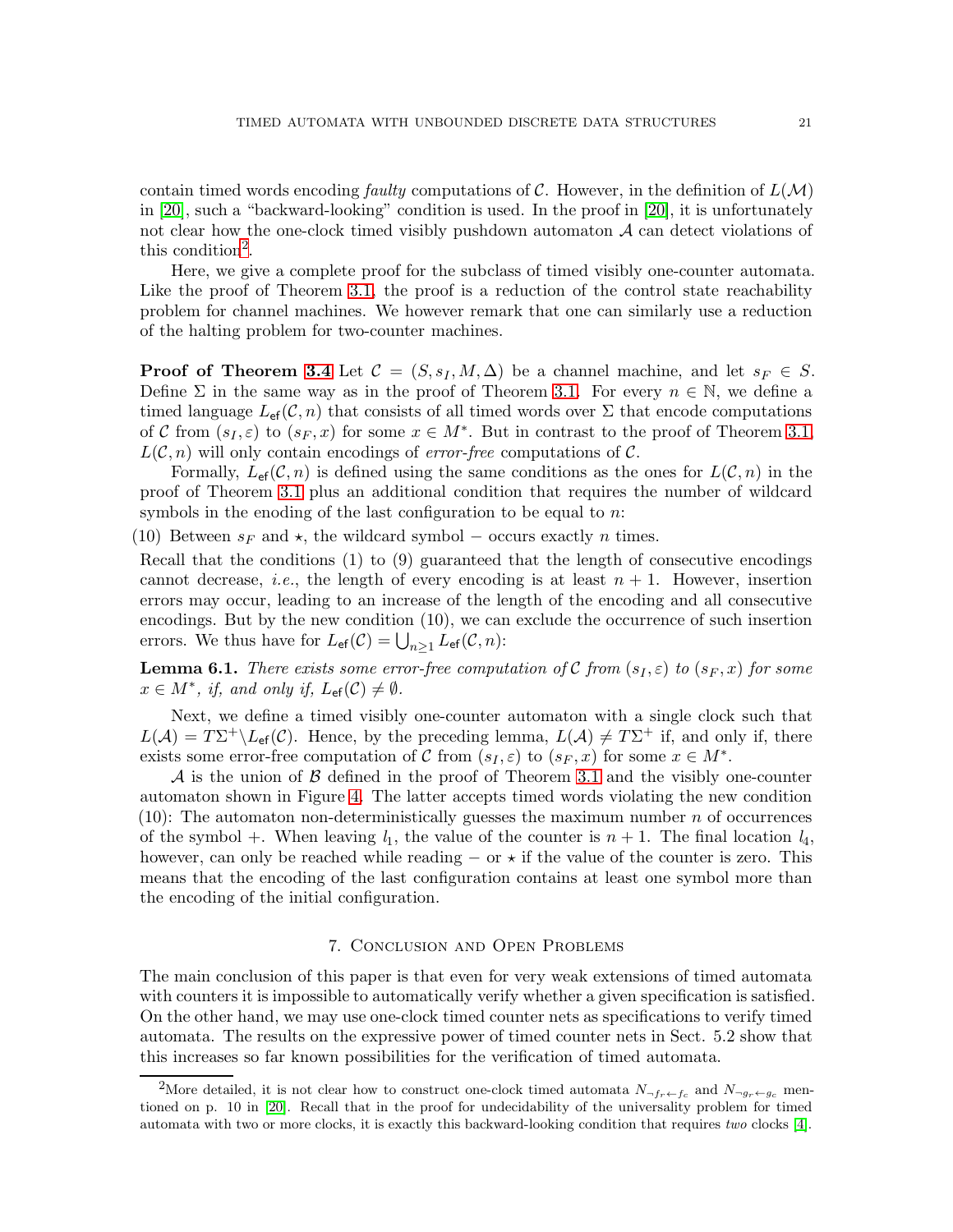

<span id="page-21-11"></span>Figure 4: The timed visibly one-counter automaton for recognizing timed words violating the additional "backwards-looking" condition of  $L_{\text{ef}}(\mathcal{C})$ .

An interesting problem is to figure out a (decidable) extension of LTL that is capable of expressing properties referring to both time and discrete data structures.

We remark that all our results hold for automata defined over *finite* timed words. We cannot expect the decidability of, *e.g.*, the universality problem for one-clock timed counter nets over infinite timed words, as the same problem is already undecidable for the subclass of one-clock timed automata [\[2\]](#page-21-5).

Acknowledgements. I would like to thank Michael Emmi and Rupak Majumdar for helpful discussions on their work on timed pushdown automata. I further would like to thank James Worrell very much for pointing me to MTL's capability of encoding faulty computations of channel machines.

### **REFERENCES**

- <span id="page-21-3"></span>[1] Parosh Aziz Abdulla and Kārlis Čerāns. Simulation is decidable for one-counter nets (extended abstract). In Davide Sangiorgi and Robert de Simone, editors, *CONCUR*, volume 1466 of *LNCS*, pages 253–268. Springer, 1998.
- <span id="page-21-5"></span>[2] Parosh Aziz Abdulla, Johann Deneux, Joël Ouaknine, Karin Quaas, and James Worrell. Universality analysis for one-clock timed automata. *Fundam. Inform.*, 89(4):419–450, 2008.
- <span id="page-21-6"></span>[3] Parosh Aziz Abdulla and Bengt Jonsson. Model checking of systems with many identical timed processes. *Theor. Comput. Sci.*, 290(1):241–264, 2003.
- <span id="page-21-7"></span>[4] Sara Adams, Joël Ouaknine, and James Worrell. Undecidability of universality for timed automata with minimal resources. In Jean-François Raskin and P. S. Thiagarajan, editors, *FORMATS*, volume 4763 of *LNCS*, pages 25–37. Springer, 2007.
- <span id="page-21-0"></span>[5] Rajeev Alur and David L. Dill. A theory of timed automata. *Theoretical Computer Science*, 126(2):183–235, 1994.
- [6] Rajeev Alur and P. Madhusudan. Decision problems for timed automata: A survey. In Marco Bernardo and Flavio Corradini, editors, *SFM*, volume 3185 of *LNCS*, pages 1–24. Springer, 2004.
- <span id="page-21-4"></span>[7] Rajeev Alur and P. Madhusudan. Visibly pushdown languages. In L´aszl´o Babai, editor, *STOC*, pages 202–211. ACM, 2004.
- <span id="page-21-1"></span>[8] Ahmed Bouajjani, Rachid Echahed, and Riadh Robbana. On the automatic verification of systems with continuous variables and unbounded discrete data structures. In Panos J. Antsaklis, Wolf Kohn, Anil Nerode, and Shankar Sastry, editors, *Hybrid Systems*, volume 999 of *LNCS*, pages 64–85. Springer, 1994.
- <span id="page-21-2"></span>[9] Florent Bouchy, Alain Finkel, and Arnaud Sangnier. Reachability in timed counter systems. *Electr. Notes Theor. Comput. Sci.*, 239:167–178, 2009.
- <span id="page-21-10"></span>[10] Patricia Bouyer, Uli Fahrenberg, Kim G. Larsen, and Nicolas Markey. Timed automata with observers under energy constraints. In Karl Henrik Johansson and Wang Yi, editors, *HSCC*, pages 61–70. ACM, 2010.
- <span id="page-21-8"></span>[11] Patricia Bouyer, Ulrich Fahrenberg, Kim Guldstrand Larsen, Nicolas Markey, and Jirí Srba. Infinite runs in weighted timed automata with energy constraints. In Franck Cassez and Claude Jard, editors, *FORMATS*, volume 5215 of *LNCS*, pages 33–47. Springer, 2008.
- <span id="page-21-9"></span>[12] Patricia Bouyer, Kim G. Larsen, and Nicolas Markey. Lower-bound-constrained runs in weighted timed automata. *Perform. Eval.*, 73:91–109, 2014.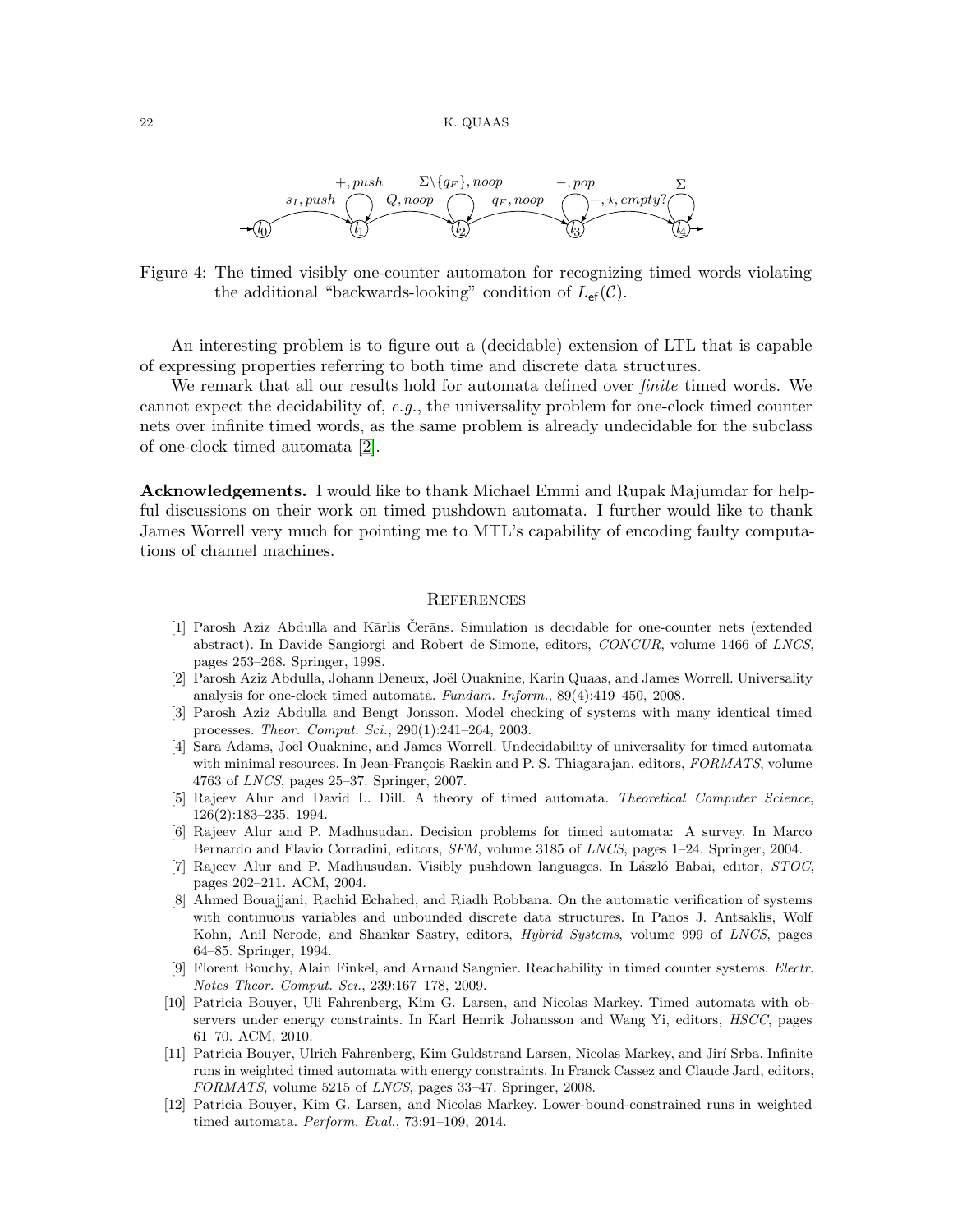- <span id="page-22-14"></span>[13] Daniel Brand and Pitro Zafiropulo. On communicating finite-state machines. *J. ACM*, 30(2):323– 342, April 1983.
- <span id="page-22-19"></span>[14] Tomás Brázdil, Petr Jančar, and Antonín Kucera. Reachability games on extended vector addition systems with states. In Samson Abramsky, Cyril Gavoille, Claude Kirchner, Friedhelm Meyer auf der Heide, and Paul G. Spirakis, editors, *ICALP (2)*, volume 6199 of *LNCS*, pages 478–489. Springer, 2010.
- <span id="page-22-13"></span>[15] Rohit Chadha and Mahesh Viswanathan. Decidability Results for Well-Structured Transition Systems with Auxiliary Storage. In Luís Caires and Vasco Thudichum Vasconcelos, editors, *CONCUR*, volume 4703 of *LNCS*, pages 136–150, Springer, 2007.
- <span id="page-22-4"></span>[16] Zhe Dang. Pushdown timed automata: a binary reachability characterization and safety verification. *Theor. Comput. Sci.*, 302(1-3):93–121, 2003.
- <span id="page-22-15"></span>[17] St´ephane Demri and Ranko Lazi´c. LTL with the freeze quantifier and register automata. *ACM Trans. Comput. Log.*, 10(3), 2009.
- <span id="page-22-6"></span>[18] Stéphane Demri, Ranko Lazić, and Arnaud Sangnier. Model checking memoryful linear-time logics over one-counter automata. *Theor. Comput. Sci.*, 411(22-24):2298–2316, 2010.
- <span id="page-22-20"></span>[19] Leonard Eugene Dickson. Finiteness of the odd perfect and primitive abundant numbers with n distinct prime factors. *Amer. J. Math.*, 35:413–422, 1913.
- <span id="page-22-5"></span>[20] Michael Emmi and Rupak Majumdar. Decision problems for the verification of real-time software. In J. P. Hespanha and A. Tiwari, editors, *HSCC*, volume 3927 of *LNCS*, pages 200–211. Springer, 2006.
- <span id="page-22-17"></span>[21] Zoltán Ésik, Uli Fahrenberg, Axel Legay, and Karin Quaas. Kleene algebras and semimodules for energy problems. In Dang Van Hung and Mizuhito Ogawa, editors, *ATVA*, volume 8172 of *LNCS*, pages 102–117. Springer, 2013.
- <span id="page-22-18"></span>[22] Uli Fahrenberg, Line Juhl, Kim G. Larsen, and Jirí Srba. Energy games in multiweighted automata. In Antonio Cerone and Pekka Pihlajasaari, editors, *ICTAC*, volume 6916 of *LNCS*, pages 95–115. Springer, 2011.
- <span id="page-22-9"></span><span id="page-22-1"></span>[23] Sheila A. Greibach. An infinite hierarchy of context-free languages. *J. ACM*, 16(1):91–106, 1969.
- [24] Thomas A. Henzinger, Xavier Nicollin, Joseph Sifakis, and Sergio Yovine. Symbolic model checking for real-time systems. In *LICS*, pages 394–406. IEEE Computer Society, 1992.
- <span id="page-22-21"></span>[25] Graham Higman. Ordering by divisibility in abstract algebras. *Proceedings of the London Mathematical Society*, 2:236–366, 1952.
- <span id="page-22-8"></span>[26] Piotr Hofman, Slawomir Lasota, Richard Mayr, and Patrick Totzke. Simulation over one-counter nets is PSPACE-complete. In Anil Seth and Nisheeth K. Vishnoi, editors, *FSTTCS*, volume 24 of *LIPIcs*, pages 515–526. Schloss Dagstuhl - Leibniz-Zentrum fuer Informatik, 2013.
- <span id="page-22-12"></span>[27] Piotr Hofman and Patrick Totzke. Trace inclusion for one-counter nets revisited. In Joël Ouaknine and Igor Potapov and James Worrell, editors, *RP*, volume 8762 of *LNCS*, pages 151–162. Springer, 2014.
- <span id="page-22-10"></span>[28] Oscar H. Ibarra. Restricted one-counter machines with undecidable universe problems. *Mathematical Systems Theory*, 13:181–186, 1979.
- <span id="page-22-11"></span>[29] Petr Jančar, Javier Esparza, and Faron Moller. Petri nets and regular processes. *J. Comput. Syst. Sci.*, 59(3):476–503, 1999.
- <span id="page-22-7"></span>[30] Petr Jančar, Antonín Kucera, Faron Moller, and Zdenek Sawa. DP lower bounds for equivalencechecking and model-checking of one-counter automata. *Inf. Comput.*, 188(1):1–19, 2004.
- <span id="page-22-16"></span>[31] Line Juhl, Kim Guldstrand Larsen, and Jean-François Raskin. Optimal bounds for multiweighted and parametrised energy games. In Zhiming Liu, Jim Woodcock, and Huibiao Zhu, editors, *Theories of Programming and Formal Methods*, volume 8051 of *LNCS*, pages 244–255. Springer, 2013.
- <span id="page-22-22"></span>[32] Slawomir Lasota and Igor Walukiewicz. Alternating timed automata. *ACM Trans. Comput. Log.*, 9(2), 2008.
- <span id="page-22-3"></span>[33] Information Sciences Institute of the University of Southern California. *Transmission Control Protocoll* (DARPA Internet Program Protocol Specification), 1981. http://www.faqs.org/rfcs/rfc793.html.
- <span id="page-22-0"></span>[34] Joël Ouaknine and James Worrell. On the language inclusion problem for timed automata: Closing a decidability gap. In *LICS*, pages 54–63. IEEE Computer Society, 2004.
- <span id="page-22-2"></span>[35] Joël Ouaknine and James Worrell. On the decidability of metric temporal logic. In *LICS*, pages 188–197. IEEE Computer Society, 2005.